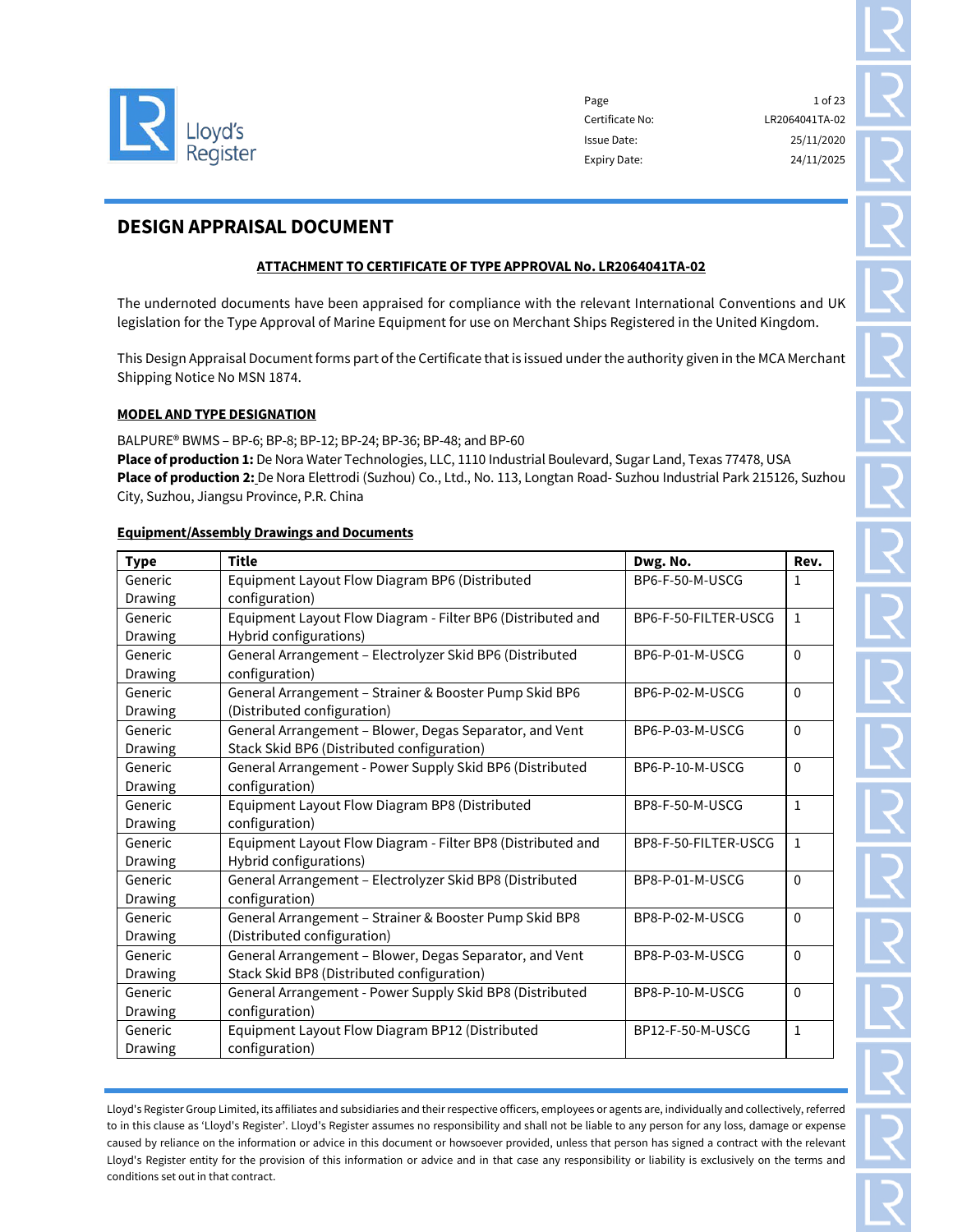

Page 2 of 23 Certificate No: LR2064041TA-02 Issue Date: 25/11/2020 Expiry Date: 24/11/2025

| Generic        | Equipment Layout Flow Diagram - Filter BP12 (Distributed and | BP12-F-50-FILTER- | $\mathbf{1}$ |
|----------------|--------------------------------------------------------------|-------------------|--------------|
| Drawing        | Hybrid configurations)                                       | <b>USCG</b>       |              |
| Generic        | General Arrangement - Electrolyzer Skid BP12 (Distributed    | BP12-P-01-M-USCG  | $\mathbf 0$  |
| <b>Drawing</b> | configuration)                                               |                   |              |
| Generic        | General Arrangement - Strainer & Booster Pump Skid BP12      | BP12-P-02-M-USCG  | $\mathbf 0$  |
| Drawing        | (Distributed configuration)                                  |                   |              |
| Generic        | General Arrangement - Blower, Degas Separator, and Vent      | BP12-P-03-M-USCG  | $\mathbf 0$  |
| Drawing        | Stack Skid BP12 (Distributed configuration)                  |                   |              |
| Generic        | General Arrangement - Power Supply Skid BP12 (Distributed    | BP12-P-10-M-USCG  | 0            |
| Drawing        | configuration)                                               |                   |              |
| Generic        | Equipment Layout Flow Diagram BP24 (Distributed              | BP24-F-50-M-USCG  | $\mathbf{1}$ |
| Drawing        | configuration)                                               |                   |              |
| Generic        | Equipment Layout Flow Diagram - Filter BP24 (Distributed and | BP24-F-50-FILTER- | $\mathbf 1$  |
| Drawing        | Hybrid configurations)                                       | <b>USCG</b>       |              |
| Generic        | General Arrangement - Electrolyzer Skid BP24 (Distributed    | BP24-P-01-M-USCG  | $\pmb{0}$    |
| Drawing        | configuration)                                               |                   |              |
| Generic        | General Arrangement - Strainer & Booster Pump Skid BP24      | BP24-P-02-M-USCG  | $\pmb{0}$    |
| Drawing        | (Distributed configuration)                                  |                   |              |
| Generic        | General Arrangement - Blower, Degas Separator, and Vent      | BP24-P-03-M-USCG  | $\pmb{0}$    |
| Drawing        | Stack Skid BP24 (Distributed configuration)                  |                   |              |
| Generic        | General Arrangement - Power Supply Skid BP24 (Distributed    | BP24-P-10-M-USCG  | $\pmb{0}$    |
| Drawing        | configuration)                                               |                   |              |
| Generic        | Equipment Layout Flow Diagram BP36 (Distributed              | BP36-F-50-M-USCG  | $\mathbf{1}$ |
| Drawing        | configuration)                                               |                   |              |
| Generic        | Equipment Layout Flow Diagram - Filter BP36 (Distributed and | BP36-F-50-FILTER- | $\mathbf{1}$ |
| Drawing        | Hybrid configurations)                                       | <b>USCG</b>       |              |
| Generic        | General Arrangement - Electrolyzer Skid BP36                 | BP36-P-01-M-USCG  | $\mathbf 0$  |
| Drawing        |                                                              |                   |              |
| Generic        | General Arrangement - Strainer & Booster Pump Skid BP36      | BP36-P-02-M-USCG  | $\mathbf 0$  |
| Drawing        | (Distributed configuration)                                  |                   |              |
| Generic        | General Arrangement - Blower, Degas Separator, and Vent      | BP36-P-03-M-USCG  | $\mathbf 0$  |
| Drawing        | Stack Skid BP36 (Distributed configuration)                  |                   |              |
| Generic        | General Arrangement - Power Supply Skid BP36 (Distributed    | BP36-P-10-M-USCG  | $\mathbf 0$  |
| Drawing        | configuration)                                               |                   |              |
| Generic        | Equipment Layout Flow Diagram BP48 (Distributed              | BP48-F-50-M-USCG  | $\mathbf 1$  |
| Drawing        | configuration)                                               |                   |              |
| Generic        | Equipment Layout flow Diagram - Filter BP48 (Distributed and | BP48-F-50-FILTER- | $\mathbf 1$  |
| Drawing        | Hybrid configuration)                                        | <b>USCG</b>       |              |
| Generic        | General Arrangement - Electrolyzer Skid BP48 (Distributed    | BP48-P-01-M-USCG  | $\Omega$     |
| Drawing        | configuration)                                               |                   |              |
| Generic        | General Arrangement - Strainer & Booster Pump Skid BP48      | BP48-P-02-M-USCG  | $\mathbf 0$  |
| Drawing        | (Distributed configuration)                                  |                   |              |
| Generic        | General Arrangement - Blower, Degas Separator, and Vent      | BP48-P-03-M-USCG  | $\mathbf 0$  |
| Drawing        | Stack Skid BP48 (Distributed configuration)                  |                   |              |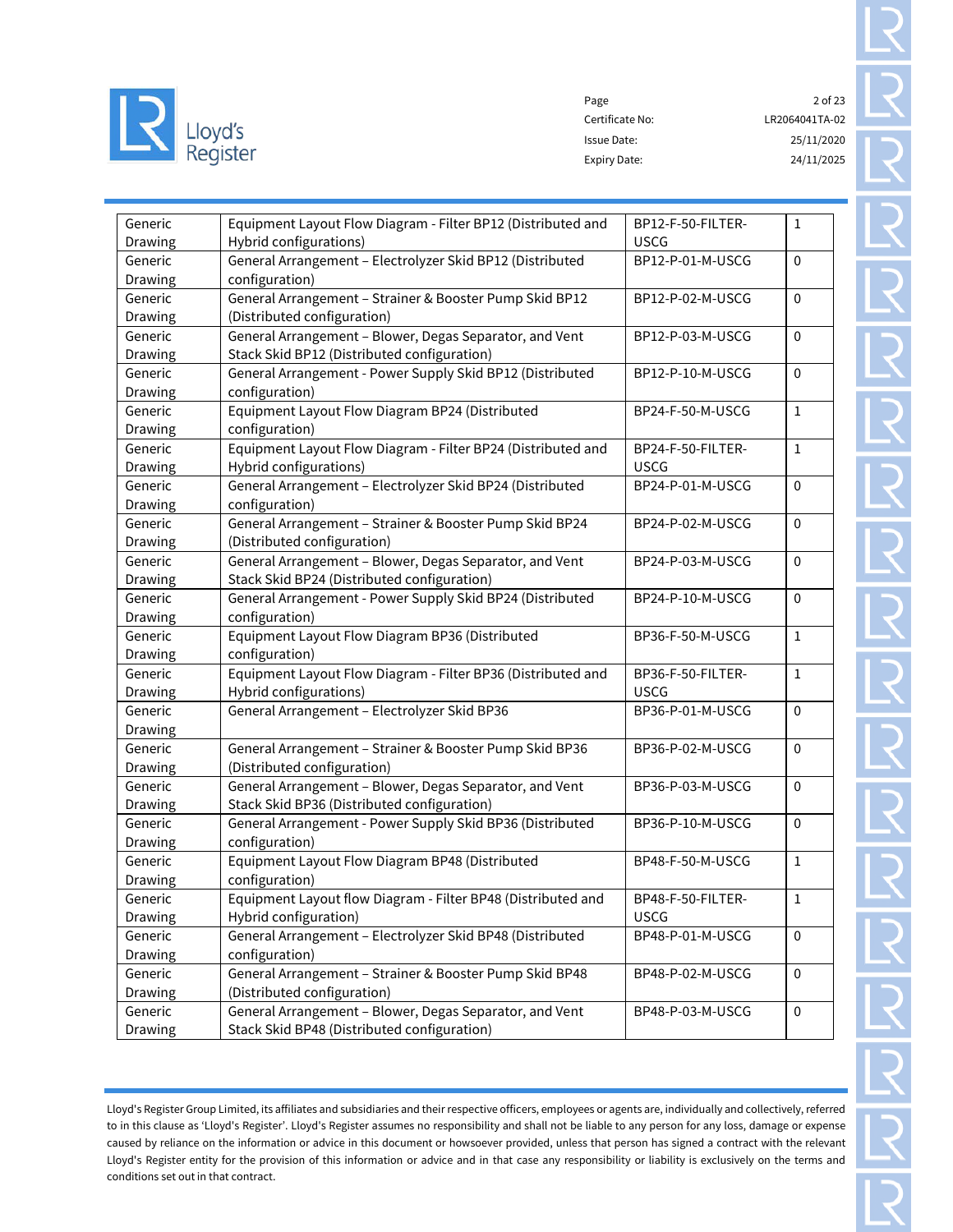

Page 3 of 23 Certificate No: LR2064041TA-02 Issue Date: 25/11/2020 Expiry Date: 24/11/2025

| Generic        | General Arrangement - Power Supply Skid BP48 (Distributed              | BP48-P-10-M-USCG     | $\pmb{0}$      |
|----------------|------------------------------------------------------------------------|----------------------|----------------|
| Drawing        | configuration)                                                         |                      |                |
| Generic        | Equipment Layout Flow Diagram BP60 (Distributed                        | BP60-F-50-M-USCG     | $\mathbf{1}$   |
| Drawing        | configuration)                                                         |                      |                |
| Generic        | Equipment Layout Flow Diagram - Filter BP60 (Distributed and           | BP60-F-50-FILTER-    | 1              |
| <b>Drawing</b> | Hybrid configurations)                                                 | <b>USCG</b>          |                |
| Generic        | General Arrangement - Electrolyzer Skid BP60 (Distributed              | BP60-P-01-M-USCG     | 0              |
| Drawing        | configuration)                                                         |                      |                |
| Generic        | General Arrangement - Strainer & Booster Pump Skid BP60                | BP60-P-02-M-USCG     | $\pmb{0}$      |
| Drawing        | (Distributed configuration)                                            |                      |                |
| Generic        | General Arrangement - Blower, Degas Separator, and Vent                | BP60-P-03-M-USCG     | $\pmb{0}$      |
| Drawing        | Stack Skid BP60 (Distributed configuration)                            |                      |                |
| Generic        | General Arrangement - Power Supply Skid BP60 (Distributed              | BP60-P-10-M-USCG     | $\mathbf{0}$   |
| Drawing        | configuration)                                                         |                      |                |
| Generic        | Electrical Single Line Diagram (Distributed configuration)             | BP-ESL-Z1-USCG       | $1\,$          |
| Drawing        |                                                                        |                      |                |
| Generic        | Electrical Interconnect (On Skid) (Distributed configuration)          | BP-E-01-USCG         | $\overline{2}$ |
| Drawing        |                                                                        |                      |                |
| Generic        | Electrical Interconnect (Skid to Skid) (Distributed configuration)     | BP-E-50-Z1-USCG      | $\overline{2}$ |
| Drawing        |                                                                        |                      |                |
| Generic        | Control Architecture (Distributed configuration)                       | BP-E-75-ARCH-Z1-     | $\mathbf{0}$   |
| Drawing        |                                                                        | <b>USCG</b>          |                |
| Generic        | Interconnect - Network Communication (Distributed                      | BP-E-75-Z1-USCG      | $\mathbf{0}$   |
| Drawing        | configuration)                                                         |                      |                |
| Generic        | Electrical Panel - Electrolyzer Skid (Main Control Panel Layout        | BP-EP-01C-Z1-USCG    | $\mathbf{1}$   |
| Drawing        | Diagram) (Distributed configuration)                                   |                      |                |
| Generic        | Electrical Panel - Booster Pump Skid (1 Booster Pump)                  | BP-EP-02-USCG        | $\mathbf{1}$   |
| Drawing        | (Distributed configuration)                                            |                      |                |
| Generic        | Electrical Panel - Blower / Vent Stack Skid (2 Blowers)                | BP-EP-03-USCG        | 1              |
| <b>Drawing</b> | (Distributed configuration)                                            |                      |                |
| Generic        | Electrical Panel - Analyzer / Neutralization Skid (Distributed         | BP-EP-04-USCG        | $\mathbf{1}$   |
| Drawing        | configuration)                                                         |                      |                |
| Generic        | Electrical Panel - Cargo Control Room Remote (Distributed              | BP-EP-50-Z1-USCG     | $\mathbf{1}$   |
| Drawing        | configuration)                                                         |                      |                |
|                | Electrical Panel - Filter                                              | BP-EP-21-FWD-Z1-     | 1              |
| Generic        | FWD- Forward, AFT- Aft Peak Tank, PORT- Port, STBD- Starboard (FWD may | <b>USCG</b>          |                |
| Drawing        | be substituted with PORT or STBD dependent on vessel configuration)    |                      |                |
|                | (Distributed configuration)                                            |                      |                |
| Generic        | Junction Box - Neutralization (Distributed configuration)              | BP-EP-04-JB-USCG     | $\mathbf 0$    |
| Drawing        |                                                                        |                      |                |
| Generic        | Junction Box - Main Control Panel (Distributed and Hybrid              | BP-EP-01C-JB-Z1-USCG | $\mathbf{1}$   |
| Drawing        | configurations)                                                        |                      |                |
| Generic        | Junction Box - Flow Meter ISB (Distributed configuration)              | BP-EP-50-JB-ISB-USCG | $\mathbf{1}$   |
| Drawing        |                                                                        |                      |                |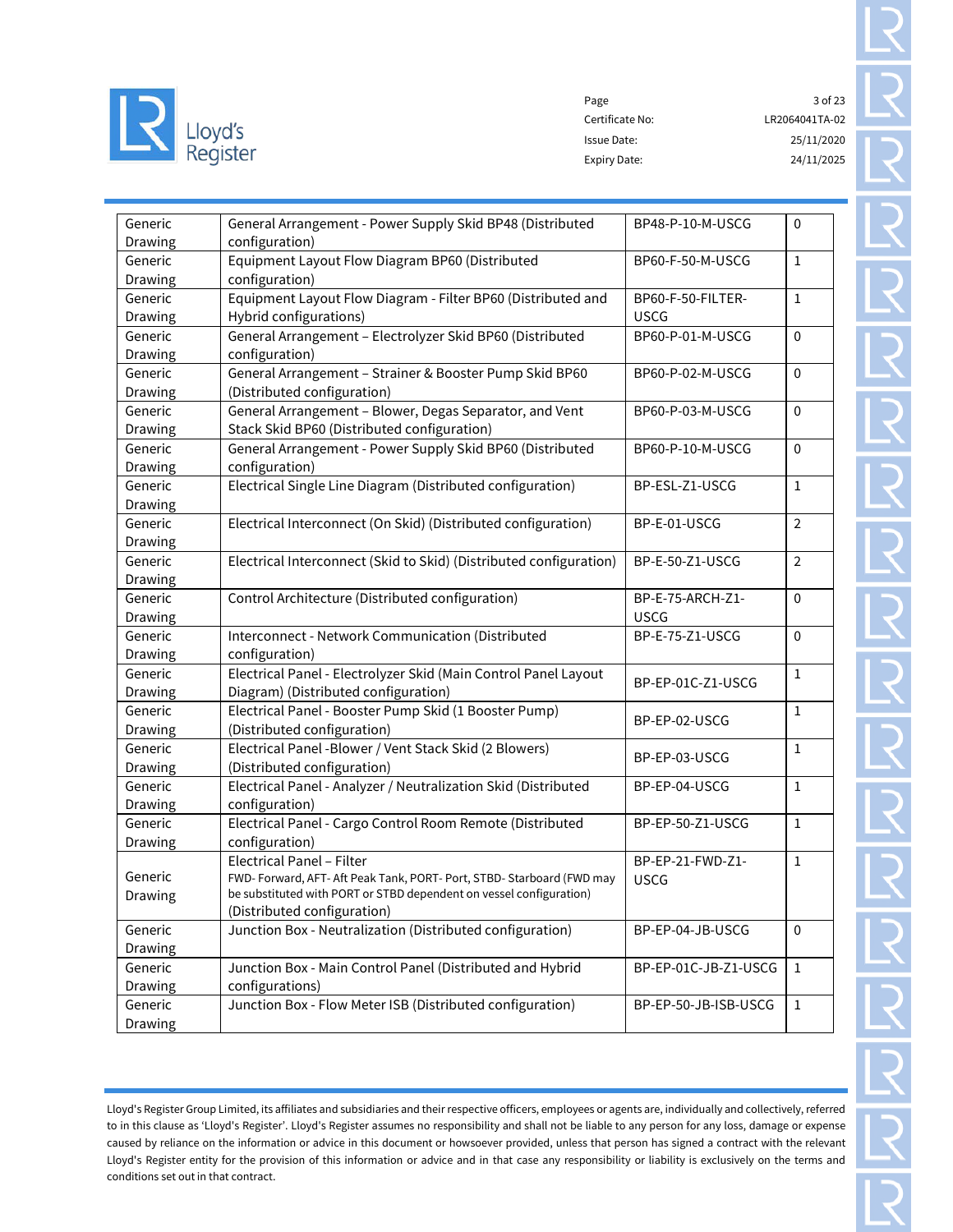

Page 4 of 23 Certificate No: LR2064041TA-02 Issue Date: 25/11/2020 Expiry Date: 24/11/2025

| Generic<br>Drawing | Junction Box - Electrolyzer Skid (Distributed configuration) | BP-JB-01-USCG    | $\mathbf 0$  |
|--------------------|--------------------------------------------------------------|------------------|--------------|
| Generic            | Junction Box - Power Supply Skid (Distributed configuration) | BP-JB-10-USCG    | $\mathbf{1}$ |
| Drawing            |                                                              |                  |              |
| Generic            | Equipment Layout Flow Diagram BP6 (Hybrid configuration)     | BP6-F-50-H-USCG  | $\mathbf{1}$ |
| Drawing            |                                                              |                  |              |
| Generic            | General Arrangement - Electrolyzer, Blower, Degas Separator, | BP6-P-01-H-USCG  | $\mathbf 0$  |
| Drawing            | Vent Stack & Power Supply Skid BP6 (Hybrid configuration)    |                  |              |
| Generic            | General Arrangement - Strainer & Booster Pump Skid BP6       | BP6-P-02-H-USCG  | $\mathbf 0$  |
| Drawing            | (Hybrid configuration)                                       |                  |              |
| Generic            | Equipment Layout Flow Diagram BP8 (Hybrid configuration)     | BP8-F-50-H-USCG  | $\pmb{0}$    |
| Drawing            |                                                              |                  |              |
| Generic            | General Arrangement - Electrolyzer, Blower, Degas Separator, | BP8-P-01-H-USCG  | $\pmb{0}$    |
| <b>Drawing</b>     | Vent Stack & Power Supply Skid BP8 (Hybrid configuration)    |                  |              |
| Generic            | General Arrangement - Strainer & Booster Pump Skid BP8       | BP8-P-02-H-USCG  | $\mathbf 0$  |
| <b>Drawing</b>     | (Hybrid configuration)                                       |                  |              |
| Generic            | Equipment Layout Flow Diagram BP12 (Hybrid configuration)    | BP12-F-50-H-USCG | $\mathbf 1$  |
| Drawing            |                                                              |                  |              |
| Generic            | General Arrangement - Electrolyzer, Blower, Degas Separator, | BP12-P-01-H-USCG | $\mathbf 0$  |
| Drawing            | Vent Stack & Power Supply Skid BP12 (Hybrid configuration)   |                  |              |
| Generic            | General Arrangement - Strainer & Booster Pump Skid BP12      | BP12-P-02-H-USCG | $\pmb{0}$    |
| <b>Drawing</b>     | (Hybrid configuration)                                       |                  |              |
| Generic            | Equipment Layout Flow Diagram BP24 (Hybrid configuration)    | BP24-F-50-H-USCG | $\mathbf 1$  |
| Drawing            |                                                              |                  |              |
| Generic            | General Arrangement - Electrolyzer, Blower, Degas Separator, | BP24-P-01-H-USCG | $\mathbf 0$  |
| Drawing            | Vent Stack & Power Supply Skid BP24 (Hybrid configuration)   |                  |              |
| Generic            | General Arrangement - Strainer & Booster Pump Skid BP24      | BP24-P-02-H-USCG | $\mathbf 0$  |
| Drawing            | (Hybrid configuration)                                       |                  |              |
| Generic            | Equipment Layout Flow Diagram BP36 (Hybrid configuration)    | BP36-F-50-H-USCG | $\mathbf 1$  |
| Drawing            |                                                              |                  |              |
| Generic            | General Arrangement - Electrolyzer, Blower, Degas Separator, | BP36-P-01-H-USCG | $\mathbf 0$  |
| Drawing            | Vent Stack & Power Supply Skid BP36 (Hybrid configuration)   |                  |              |
| Generic            | General Arrangement - Strainer & Booster Pump Skid BP36      | BP36-P-02-H-USCG | $\pmb{0}$    |
| Drawing            | (Hybrid configuration)                                       |                  |              |
| Generic            | Equipment Layout Flow Diagram BP48 (Hybrid configuration)    | BP48-F-50-H-USCG | $\mathbf{1}$ |
| Drawing            |                                                              |                  |              |
| Generic            | General Arrangement - Electrolyzer, Blower, Degas Separator, | BP48-P-01-H-USCG | $\pmb{0}$    |
| Drawing            | Vent Stack & Power Supply Skid BP48 (Hybrid configuration)   |                  |              |
| Generic            | General Arrangement - Strainer & Booster Pump Skid BP48      | BP48-P-02-H-USCG | $\mathbf 0$  |
| Drawing            | (Hybrid configuration)                                       |                  |              |
| Generic            | Equipment Layout Flow Diagram BP60 (Hybrid configuration)    | BP60-F-50-H-USCG | $\mathbf{1}$ |
| Drawing            |                                                              |                  |              |
| Generic            | General Arrangement - Electrolyzer, Blower, Degas Separator, | BP60-P-01-H-USCG | $\mathbf 0$  |
| Drawing            | Vent Stack & Power Supply Skid BP60 (Hybrid configuration)   |                  |              |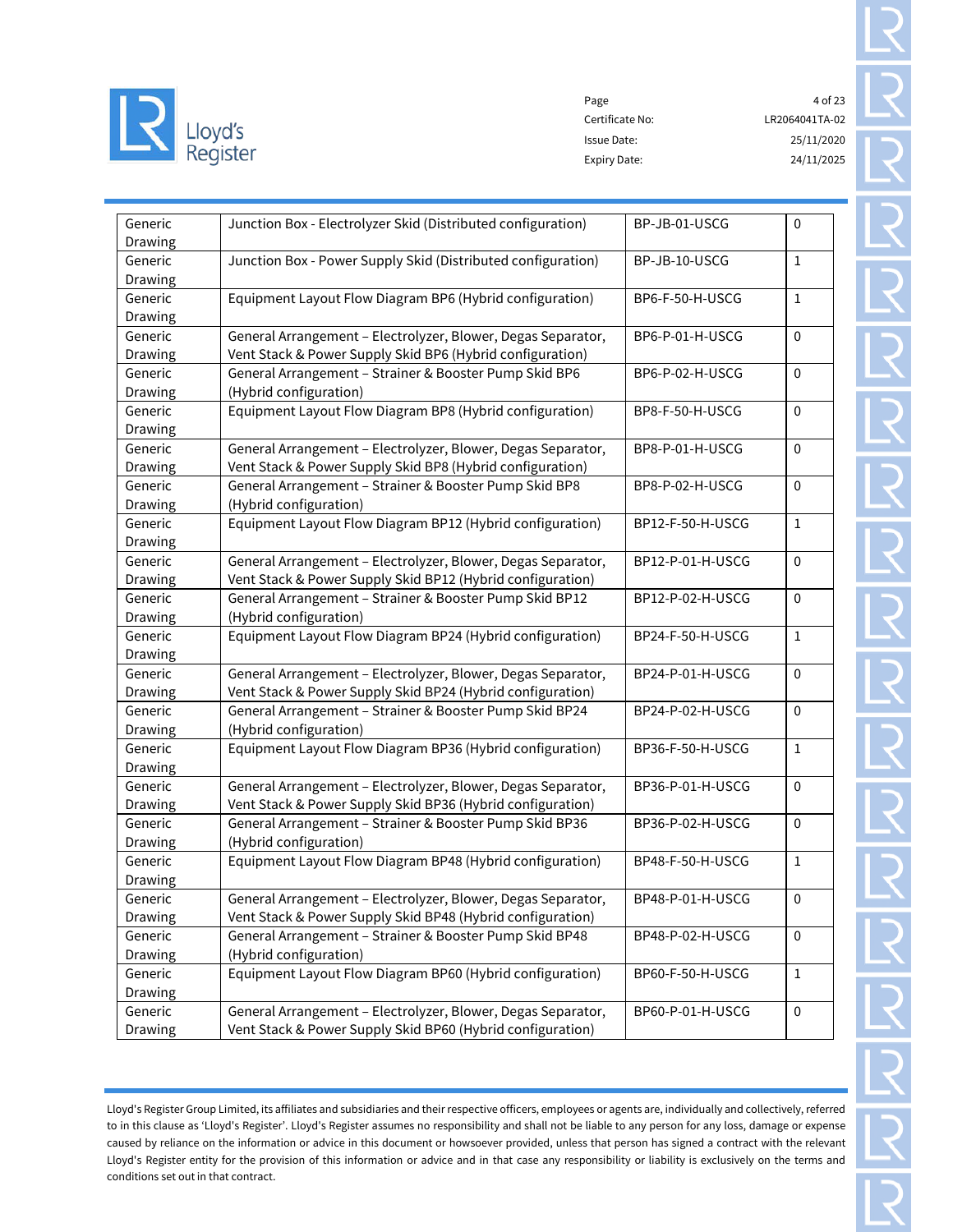

Page 5 of 23 Certificate No: LR2064041TA-02 Issue Date: 25/11/2020 Expiry Date: 24/11/2025

| Generic<br>Drawing                                                                                                                                                                                                         | General Arrangement - Strainer & Booster Pump Skid BP60<br>(Hybrid configuration)                  | BP60-P-02-H-USCG                  | $\mathbf 0$    |
|----------------------------------------------------------------------------------------------------------------------------------------------------------------------------------------------------------------------------|----------------------------------------------------------------------------------------------------|-----------------------------------|----------------|
| Generic<br>Drawing                                                                                                                                                                                                         | Electrical Single Line Diagram (Hybrid configuration)                                              | BP-ESL-H-Z1-USCG                  | 1              |
| Generic<br>Drawing                                                                                                                                                                                                         | Electrical Interconnect (On Skid) (Hybrid configuration)                                           | BP-E-01-H-USCG                    | $\mathbf{1}$   |
| Generic<br>Drawing                                                                                                                                                                                                         | Electrical Interconnect (Skid to Skid) (Hybrid configuration)                                      | BP-E-50-H-Z1-USCG                 | 1              |
| Generic<br>Drawing                                                                                                                                                                                                         | Control Architecture (Hybrid configuration)                                                        | BP-E-75-ARCH-H-Z1-<br><b>USCG</b> | $\mathbf 0$    |
| Generic<br>Drawing                                                                                                                                                                                                         | Interconnect - Network Communication (Hybrid configuration)                                        | BP-E-75-H-Z1-USCG                 | $\mathbf 0$    |
| Generic<br>Drawing                                                                                                                                                                                                         | Electrical Panel - Electrolyzer Skid (Main Control Panel Layout<br>Diagram) (Hybrid configuration) | BP-EP-01C-H-Z1-USCG               | 1              |
| Generic<br>Drawing                                                                                                                                                                                                         | Electrical Panel - Booster Pump Skid (1 Booster Pump) (Hybrid<br>configuration)                    | BP-EP-02-H-USCG                   | 1              |
| Generic<br>Drawing                                                                                                                                                                                                         | Electrical Panel - Blower/Vent Stack Skid (2 Blowers) (Hybrid<br>configuration)                    | BP-EP-03-H-USCG                   | 1              |
| Generic<br>Drawing                                                                                                                                                                                                         | Electrical Panel - Analyzer / Neutralization Skid (Hybrid<br>configuration)                        | BP-EP-04-H-USCG                   | 1              |
| Electrical Panel - Filter<br>Generic<br>FWD- Forward, AFT- Aft Peak Tank, PORT- Port, STBD- Starboard (FWD may<br>be substituted with PORT or STBD dependent on vessel configuration)<br>Drawing<br>(Hybrid configuration) |                                                                                                    | BP-EP-21-FWD-H-Z1-<br><b>USCG</b> | 1              |
| Generic<br>Drawing                                                                                                                                                                                                         | Electrical Panel - Cargo Control Room Remote (Hybrid<br>configuration)                             | BP-EP-50-H-Z1-USCG                | $\mathbf{1}$   |
| Generic<br>Drawing                                                                                                                                                                                                         | Junction Box - Main Control Panel (Hybrid configuration)                                           | BP-EP-01C-JB-H-Z1-<br><b>USCG</b> | $\mathbf{1}$   |
| Generic<br>Drawing                                                                                                                                                                                                         | Junction Box - Neutralization (Hybrid configuration)                                               | BP-EP-04-JB-H-USCG                | $\mathbf 0$    |
| Generic<br>Drawing                                                                                                                                                                                                         | Junction Box - Flow Meter ISB (Hybrid configuration)                                               | BP-EP-50-JB-ISB-H-<br><b>USCG</b> | $\mathbf{1}$   |
| Generic<br>Drawing                                                                                                                                                                                                         | Equipment Layout Assembly Details (Distributed and Hybrid<br>configurations)                       | BP-DTL-50-STD                     | $\mathbf{1}$   |
| Generic<br>Drawing                                                                                                                                                                                                         | General Arrangement - Analyzer / Neutralization Skid<br>(Distributed and Hybrid configurations)    | BP-P-04-22-USCG                   | $\mathbf{1}$   |
| Component<br>list                                                                                                                                                                                                          | <b>BILL OF MATERIALS</b><br><b>BP6 - HYBRID CONFIGURATION</b>                                      | BP6-LST-BOM-MECH-<br>H-MCA        | $\overline{2}$ |
| Component<br>list                                                                                                                                                                                                          | BILL OF MATERIALS BP6 - DISTRIBUTED CONFIGURATION                                                  | BP6-LST-BOM-MECH-<br>M-MCA        | $\overline{2}$ |
| Component<br>list                                                                                                                                                                                                          | BILL OF MATERIALS (Ship loose) BP6 - DISTRIBUTED & HYBRID<br>CONFIGURATIONS                        | BP6-LST-BOM-SHLS-<br><b>MCA</b>   | $\overline{2}$ |
| Component<br>list                                                                                                                                                                                                          | BILL OF MATERIALS BP8 - HYBRID CONFIGURATION                                                       | BP8-LST-BOM-MECH-<br>H-MCA        | $\overline{2}$ |
|                                                                                                                                                                                                                            |                                                                                                    |                                   |                |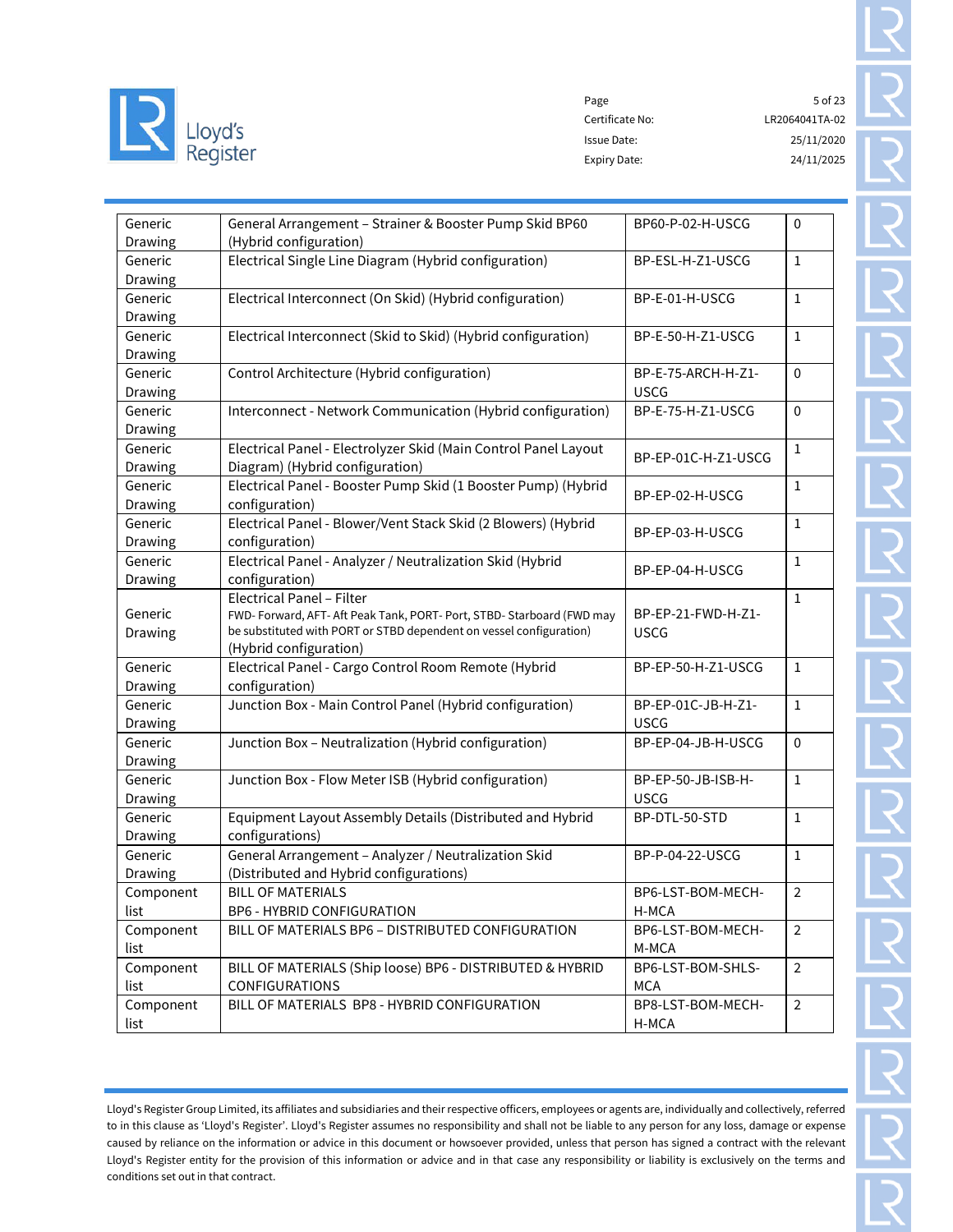

Page 6 of 23 Certificate No: LR2064041TA-02 Issue Date: 25/11/2020 Expiry Date: 24/11/2025

| Component<br>list                    | BILL OF MATERIALS BP8 - DISTRIBUTED CONFIGURATION                                     | BP8-LST-BOM-MECH-<br>M-MCA            | $\overline{2}$ |
|--------------------------------------|---------------------------------------------------------------------------------------|---------------------------------------|----------------|
| Component<br>list                    | BILL OF MATERIALS (Ship Loose) BP8-DISTRIBUTED & HYBRID<br><b>CONFIGURATIONS</b>      | BP8-LST-BOM-SHLS-<br><b>MCA</b>       | $\overline{2}$ |
| Component<br>list                    | BILL OF MATERIALS BP12 - HYBRID CONFIGURATION                                         | BP12-LST-BOM-MECH-<br>H-MCA           | $\overline{2}$ |
| Component<br>list                    | BILL OF MATERIALS BP12 - DISTRIBUTED CONFIGURATION                                    | BP12-LST-BOM-MECH-<br>M-MCA           | $\overline{2}$ |
| Component<br>list                    | BILL OF MATERIALS (Ship Loose) BP12-DISTRIBUTED & HYBRID<br><b>CONFIGURATIONS</b>     | BP12-LST-BOM-SHLS-<br><b>MCA</b>      | $\overline{2}$ |
| Component<br>list                    | BILL OF MATERIALS BP24 - HYBRID CONFIGURATION                                         | BP24-LST-BOM-MECH-<br>H-MCA           | $\overline{2}$ |
| Component<br>list                    | BILL OF MATERIALS BP24- DISTRIBUTED CONFIGURATION                                     | BP24-LST-BOM-MECH-<br>M-MCA           | $\overline{2}$ |
| Component<br>list                    | BILL OF MATERIALS (Ship Loose) BP24-DISTRIBUTED & HYBRID<br><b>CONFIGURATIONS</b>     | BP24-LST-BOM-SHLS-<br><b>MCA</b>      | $\overline{2}$ |
| Component<br>list                    | BILL OF MATERIALS BP36 - HYBRID CONFIGURATION                                         | BP36-LST-BOM-MECH-<br>H-MCA           | $\overline{2}$ |
| Component<br>list                    | BILL OF MATERIALS BP36 - DISTRIBUTED CONFIGURATION                                    | BP36-LST-BOM-MECH-<br>M-MCA           | $\overline{2}$ |
| Component<br>list                    | BILL OF MATERIALS (Ship Loose) BP36-DISTRIBUTED & HYBRID<br><b>CONFIGURATIONS</b>     | BP36-LST-BOM-SHLS-<br>MCA             | $\overline{2}$ |
| Component<br>list                    | BILL OF MATERIALS BP48 - HYBRID CONFIGURATION                                         | BP48-LST-BOM-MECH-<br>H-MCA           | $\overline{2}$ |
| Component<br>list                    | BILL OF MATERIALS BP48 - DISTRIBUTED CONFIGURATION                                    | BP48-LST-BOM-MECH-<br>M-MCA           | $\overline{2}$ |
| Component<br>list                    | BILL OF MATERIALS (Ship Loose) BP48 - DISTRIBUTED & HYBRID<br><b>CONFIGURATIONS</b>   | BP48-LST-BOM-SHLS-<br><b>MCA</b>      | $\overline{2}$ |
| Component<br>list                    | BILL OF MATERIALS BP60 - HYBRID CONFIGURATION                                         | BP60-LST-BOM-MECH-<br>H-MCA           | $\overline{2}$ |
| Component<br>list                    | BILL OF MATERIALS BP60 - DISTRIBUTED CONFIGURATION                                    | BP60-LST-BOM-MECH-<br>M-MCA           | $\overline{2}$ |
| Component<br>list                    | BILL OF MATERIALS (Ship Loose) BP60 - DISTRIBUTED & HYBRID<br><b>CONFIGURATIONS</b>   | BP60-LST-BOM-SHLS-<br><b>MCA</b>      | $\overline{2}$ |
| Component<br>list                    | BALPURE® BP-8 BWMS - Type Approved & Environmentally<br><b>Tested Components List</b> | BP8-LST-ELECT-TA-<br><b>ENVTESTED</b> | 5              |
| Component<br>list                    | BALPURE® BWMS - Hazardous Area Rated Components List                                  | BP-LST-HAZ-COMP                       | $\mathbf{3}$   |
| Component<br>list                    | Type Approved Plastic Piping, Fittings and Valves for BALPURE®<br><b>BWMS</b>         | BP-LST-PIPE-PLS                       | $\mathbf 0$    |
| <b>BWMS Models</b><br>List           | <b>BALPURE<sup>®</sup> Models Matrix</b>                                              | BP-LST-<br>BALPUREMATRIX-USCG         | 4              |
| <b>BW Filters for</b><br><b>BWMS</b> | Ballast Water Filters for BALPURE® Ballast Water Treatment<br>System                  | BP-RPT-FILTERMATRIX-<br><b>USCG</b>   | 5              |
|                                      |                                                                                       |                                       |                |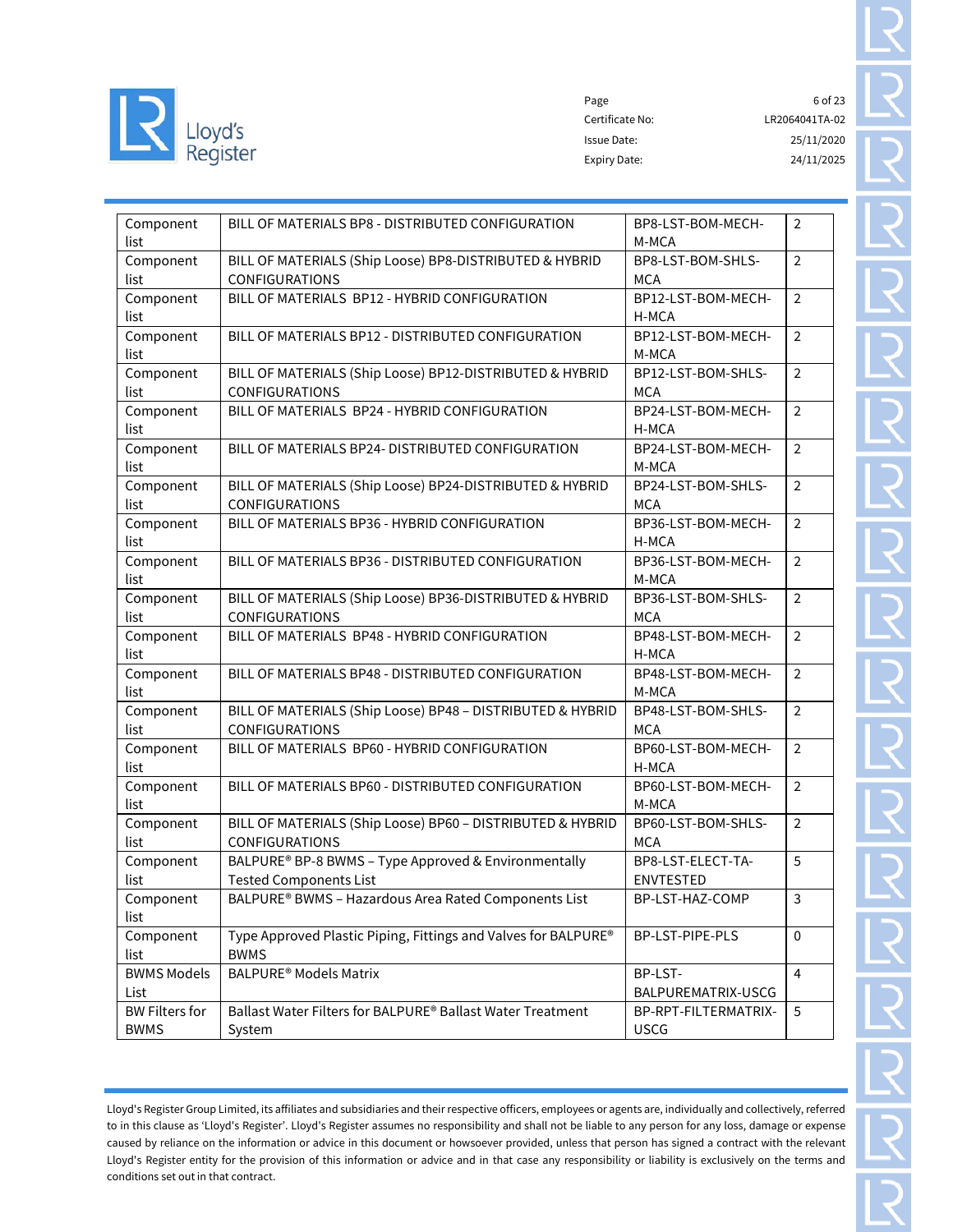

Page 7 of 23 Certificate No: LR2064041TA-02 Issue Date: 25/11/2020 Expiry Date: 24/11/2025

#### PRODUCT DESCRIPTION

De Nora Marine Technologies' BLAPURE® BWMS uses Filtration and side stream Electro-chlorination technology.

BALPURE® BWMS Treatment processes include:

- Ballast Uptake- Filtration of main flow, side stream production of Solidum Hypochlorite and injection into the main flow
- Ballast Discharge- Injection of Neutralisation Agent into the treated discharge flow (if required)

### SYSTEM DESIGN LIMITATIONS

This BWMS has been designed for operation in the following conditions:

| <b>Parameter</b>                                           | <b>Operational Range</b>                                                                |  |
|------------------------------------------------------------|-----------------------------------------------------------------------------------------|--|
| Temperature of feed water to electrolysis cells            | $>15^{\circ}$ C (Nominal with Warning alarm)<br>>8 <sup>o</sup> C (Alarm and Shut down) |  |
| Salinity of feed water to electrolysis cells               | $>18$ PSU                                                                               |  |
| Minimum and maximum TRO set point during ballasting        | 7 ppm (min.) and 15 ppm (max.)                                                          |  |
| Minimum holding time                                       | 24 hours                                                                                |  |
| Minimum filter outlet pressure (during back-flushing only) | $\geq$ 1.5 barg – Hydac Filter<br>$\geq$ 1.6 barg-Filtersafe filter                     |  |

#### **Temperature**

The BALPURE® BWMS has been found to hold no limitations of ballast water temperature, as validated during Land-based and Shipboard testing.

However, the process feed water should be taken from a source with  $>15$  °C or heated to such temperature.

# Salinity

The BALPURE® BWMS has been found to hold no limitation with the salinity of ballast water, as validated during Land-based and Shipboard testing. However, the process feed water should be taken from a source with >18PSU salinity. Feed water can come from three locations:

- 1. using in-line booster pumps to feed less than 1% of the total incoming ballast water flow as a side-stream off the main ballast line; or
- 2. Using in-line booster pumps to feed seawater from engine room cooling outlet or sea chest directly to the electrolyser through a strainer which removes any particles larger than 800 microns; or
- 3. Using in-line booster pumps to feed seawater from the aft peak ballast tank through a strainer.

# Post-treatment Holding Time

The BALPURE ® BWMS has been found to require twenty-four (24) hours post treatment holding time. As validated by land based and Shipboard testing.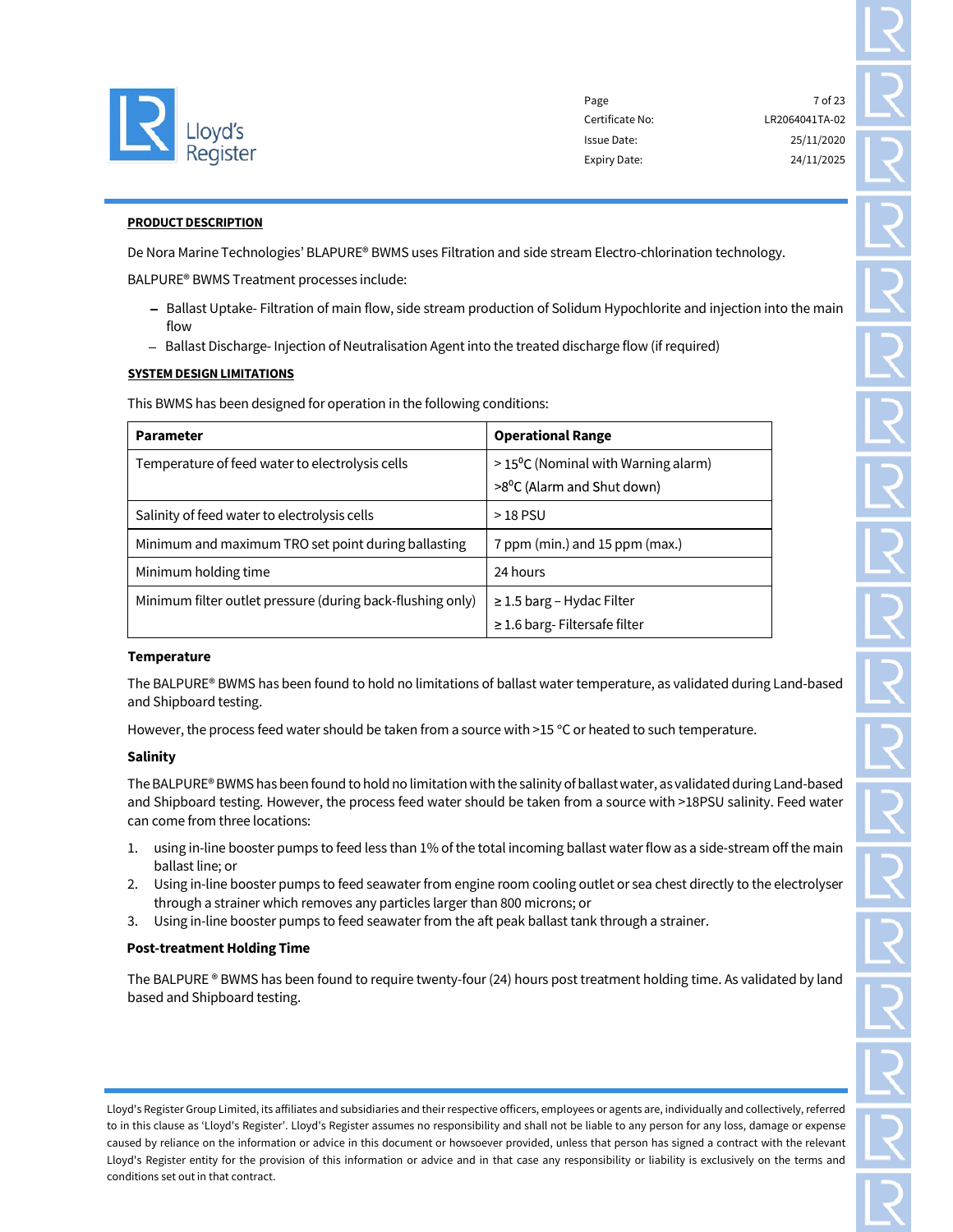

| Treatment Rated Capacities (TRC) <sup>1)</sup>                                                        |                  |                                                 |                                                                                                                                                                                                                                                                                                                                                                            |  |
|-------------------------------------------------------------------------------------------------------|------------------|-------------------------------------------------|----------------------------------------------------------------------------------------------------------------------------------------------------------------------------------------------------------------------------------------------------------------------------------------------------------------------------------------------------------------------------|--|
| <b>BALPURE®</b><br><b>BALPURE<sup>®</sup> Options</b><br><b>Production</b><br><b>Based on Ballast</b> |                  | <b>Treatment Rated</b><br><b>Capacity (TRC)</b> | <b>Filter Models</b>                                                                                                                                                                                                                                                                                                                                                       |  |
| <b>Model</b>                                                                                          | Flow**           | $(m^3/h)$                                       | Filtersafe***<br><b>Hydac</b>                                                                                                                                                                                                                                                                                                                                              |  |
| BP-60*                                                                                                | <b>BP8570-AL</b> | 8,570                                           | Filtersafe: 3x BS-1004H(or V)-T; 3x BS-1004E-H(or V)-T; 3x BS-<br>1204H(or V); 3x BS-1204E-H(or V); 3x BS-1206H(or V); 3x BS-<br>1206E-H(or V); 4x BS-804H(or V)-T; 4x BS-804E-H(or V)-T; 4x BS-<br>1004H(or V); 4x BS-1004E-H(or V)<br>Hydac: 3x RF10-60; 3x RF3-8; 4x RF3-7; 3x RF10-55; 4x RF10-50                                                                      |  |
|                                                                                                       | BP7500-A         | 7,500                                           | Filtersafe: 3x BS-1004H(or V); 3x BS-1004E-H(or V); 2x BS-<br>1406H(or V)-T; 2x BS-1406E-H(or V)-T; 4x BS-804H(or V); 4x BS-<br>804E-H(or V); 3x BS-1004H(or V)-T; 3x BS-1004E-H(or V)-T; 3x<br>BS-1204H(or V); 3x BS-1204E-H(or V); 3x BS-1206H(or V); 3x BS-<br>1206E-H(or V)<br>Hydac: 3x RF3-7; 3x RF10-55; 4x RF10-50                                                 |  |
|                                                                                                       | BP7200-A         | 7,200                                           | Filtersafe: 2x BS-1204H(or V)-T; 2x BS-1204E-H(or V)-T; 2x BS-<br>1206H(or V)-T; 2x BS-1206E-H(or V)-T; 2x BS-1406H(or V)-T; 2x<br>BS-1406E-H(or V)-T; 3x BS-804H(or V)-T; 3x BS-804E-H(or V)-T;<br>3x BS-1004H(or V); 3x BS-1004E-H(or V); 4x BS-804H(or V); 4x<br>BS-804E-H(or V); 3x BS-1004H(or V)-T; 3x BS-1004E-H(or V)-T<br>Hydac: 3x RF10-55; 4x RF10-50; 3x RF3-7 |  |
|                                                                                                       | BP6800-A         | 6,800                                           | Filtersafe: 2x BS-1204H(or V)-T; 2x BS-1204E-H(or V)-T; 2x BS-<br>1206H(or V)-T; 2x BS-1206E-H(or V)-T; 2x BS-1406H(or V); 2x<br>BS-1406E-H(or V); 3x BS-804H(or V)-T; 3x BS-804E-H(or V)-T; 3x<br>BS-1004H(or V); 3x BS-1004E-H(or V); 4x BS-804H(or V); 4x BS-<br>804E-H(or V)<br>Hydac: 2x RF10-60; 2x RF3-8; 3x RF3-7                                                  |  |
|                                                                                                       | BP6400-B         | 6,400                                           | Filtersafe: 2x BS-1204H(or V)-T; 2x BS-1204E-H(or V)-T; 2x BS-<br>1206H(or V)-T; 2x BS-1206E-H(or V)-T; 2x BS-1406H(or V); 2x BS-<br>1406E-H(or V); 3x BS-1004H(or V); 3x BS-1004E-H(or V); 3x BS-<br>804H(or V)-T; 3x BS-804E-H(or V)-T<br>Hydac: 2x RF10-60; 2x RF3-8; 3x RF3-7; 3x RF10-50                                                                              |  |
|                                                                                                       | BP5000-C         | 5,000                                           | Filtersafe: 2x BS-1004H(or V); 2x BS-1004H(or V)-T; 2x BS-<br>1004E-H(or V); 2x BS-1004E-H(or V)-T; 2x BS-1204H(or V); 2x BS-<br>1204E-H(or V); 2x BS-1206H(or V); 2x BS-1206E-H(or V); 3x BS-<br>603H(or V)-T; 3x BS-603E-H(or V)-T; 3x BS-804H(or V); 3x BS-<br>804H(or V)-T; 3x BS-804E-H(or V); 3x BS-804E-H(or V)-T<br><b>Hydac:</b> 2x RF3-7; 2x RF10-55             |  |
|                                                                                                       | BP4000-D         | 4,000                                           | Filtersafe: BS-1406H(or V)-T; BS-1406E-H(or V)-T; 2x BS-<br>804H(or V); 2x BS-804H(or V)-T; 2x BS-804E-H(or V); 2x BS-804E-<br>H(or V)-T; 3x BS-603H(or V); 3x BS-603E-H(or V); 3x BS-500H(or<br>V)-T; 3x BS-500E-H(or V)-T<br>Hydac: 2x RF10-50; 3x RF10-40; 3x RF3-6; 2x RF3-7                                                                                           |  |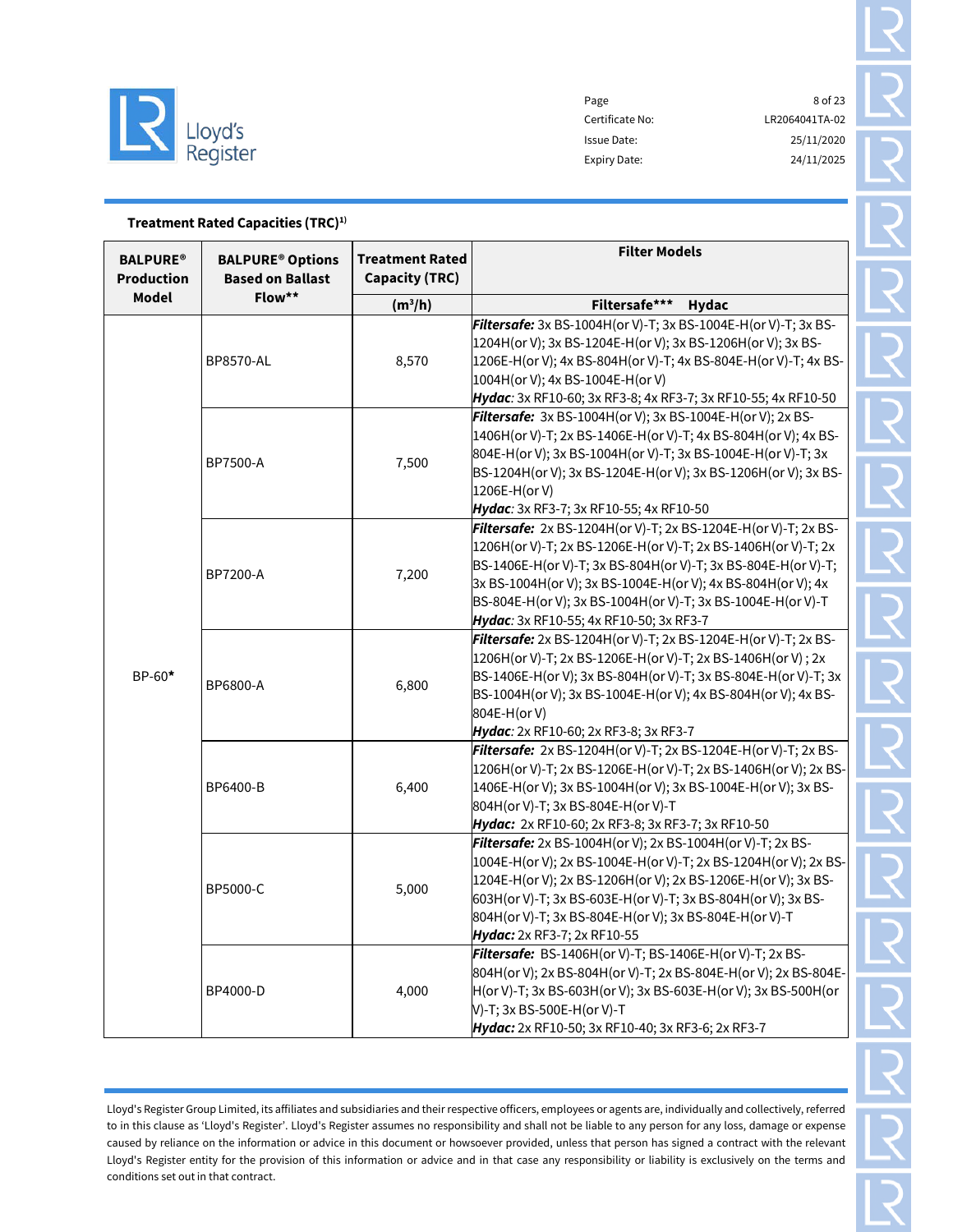

Page 9 of 23 Certificate No: LR2064041TA-02 Issue Date: 25/11/2020 Expiry Date: 24/11/2025

|        | BP6860-AL        | 6,860 | Filtersafe: 2x BS-1204H(or V)-T; 2x BS-1204E-H(or V)-T; 2x BS-<br>1206H(or V)-T; 2x BS-1206E-H(or V)-T; 2x BS-1406H(or V); 2x<br>BS-1406E-H(or V); 3x BS-804H(or V)-T; 3x BS-804E-H(or V)-T; 3x<br>BS-1004H(or V); 3x BS-1004E-H(or V); 4x BS-804H(or V); 4x BS-<br>804E-H(or V)<br>Hydac: 2x RF10-60; 2x RF3-8; 3x RF3-7                                                                   |  |
|--------|------------------|-------|---------------------------------------------------------------------------------------------------------------------------------------------------------------------------------------------------------------------------------------------------------------------------------------------------------------------------------------------------------------------------------------------|--|
| BP-48* | BP6000-A         | 6,000 | Filtersafe: 2x BS-1004H(or V)-T; 2x BS-1004E-H(or V)-T; 2x BS-<br>1204H(or V); 2x BS-1204E-H(or V); 2x BS-1206H(or V); 2x BS-<br>1206E-H(or V); 3x BS-804H(or V); 3x BS-804E-H(or V); 2x BS-<br>1204H(or V)-T; 2x BS-1204E-H(or V)-T; 2x BS-1406H(or V); 2x BS-<br>1406E-H(or V); 3x BS-804H(or V)-T; 3x BS-804E-H(or V)-T<br>Hydac: 2x RF10-60; 2x RF3-8; 3x RF3-7; 2x RF10-55; 3x RF10-50 |  |
|        | BP5100-B         | 5,100 | Filtersafe: 2x BS-1004H(or V)-T; 2x BS-1004E-H(or V)-T; 2x BS-<br>1204H(or V); 2x BS-1204E-H(or V); 2x BS-1206H(or V); 2x BS-<br>1206E-H(or V); 3x BS-603H(or V)-T; 3x BS-603E-H(or V)-T; 3xBS-<br>804H(or V); 3x BS-804H(or V)-T; 3x BS-804E-H(or V); 3x BS-804E-<br>$H($ or V)-T<br>Hydac: 2x RF10-55; 3x RF10-50; 2x RF3-8                                                               |  |
|        | BP5000-B         | 5,000 | <b>Filtersafe:</b> 2x BS-1004H(or V); 2x BS-1004H(or V)-T; 2x BS-<br>1004E-H(or V); 2x BS-1004E-H(or V)-T; 2x BS-1204H(or V); 2x BS-<br>1204E-H(or V); 2x BS-1206H(or V); 2x BS-1206E-H(or V); 3x BS-<br>603H(or V)-T; 3x BS-603E-H(or V)-T; 3x BS-804H(or V); 3x BS-<br>804H(or V)-T; 3x BS-804E-H(or V); 3x BS-804E-H(or V)-T<br>Hydac: 2x RF3-7; 2x RF10-55                              |  |
|        | BP4000-C         | 4,000 | Filtersafe: BS-1406H(or V)-T; BS-1406E-H(or V)-T; 2x BS-<br>804H(or V); 2x BS-804H(or V)-T; 2x BS-804E-H(or V); 2x BS-804E-<br>H(or V)-T; 3x BS-603H(or V); 3x BS-603E-H(or V); 3x BS-500H(or<br>V)-T; 3x BS-500E-H(or V)-T<br>Hydac: 2x RF10-50; 3x RF10-40; 3x RF3-6; 2x RF3-7                                                                                                            |  |
|        | BP3200-D         | 3,200 | Filtersafe: BS-1406H(or V); BS-1406H(or V)-T; BS-1406E-H(or V);<br>BS-1406E-H(or V)-T; BS-1204H(or V)-T; BS-1204E-H(or V)-T; BS-<br>1206H(or V)-T; BS-1206E-H(or V)-T; 2x BS-603H(or V)-T; 2x BS-<br>603E-H(or V)-T<br>Hydac: RF10-60; RF3-8; 2x RF3-6; 3x RF10-36                                                                                                                          |  |
| BP-36* | <b>BP5140-AL</b> | 5,140 | Filtersafe: 2x BS-1004H(or V)-T; 2x BS-1004E-H(or V)-T; 2x BS-<br>1204H(or V); 2x BS-1204E-H(or V); 2x BS-1206H(or V); 2x BS-<br>1206E-H(or V); 3x BS-603H(or V)-T; 3x BS-603E-H(or V)-T; 3x BS-<br>804H(or V); 3x BS-804H(or V)-T; 3x BS-804E-H(or V); 3x BS-804E-<br>$H($ or V)-T<br>Hydac: 2x RF10-55; 3x RF10-50; 2x RF3-8                                                              |  |
|        | BP4500-A         | 4,500 | Filtersafe: 2x BS-804H(or V)-T; 2x BS-804E-H(or V)-T; 3x BS-<br>500H(or V)-T; 3x BS-500E-H(or V)-T; 3x BS-603H(or V); 3x BS-<br>603E-H(or V)<br>Hydac: 2x RF3-7; 3x RF3-6; 3x RF10-40                                                                                                                                                                                                       |  |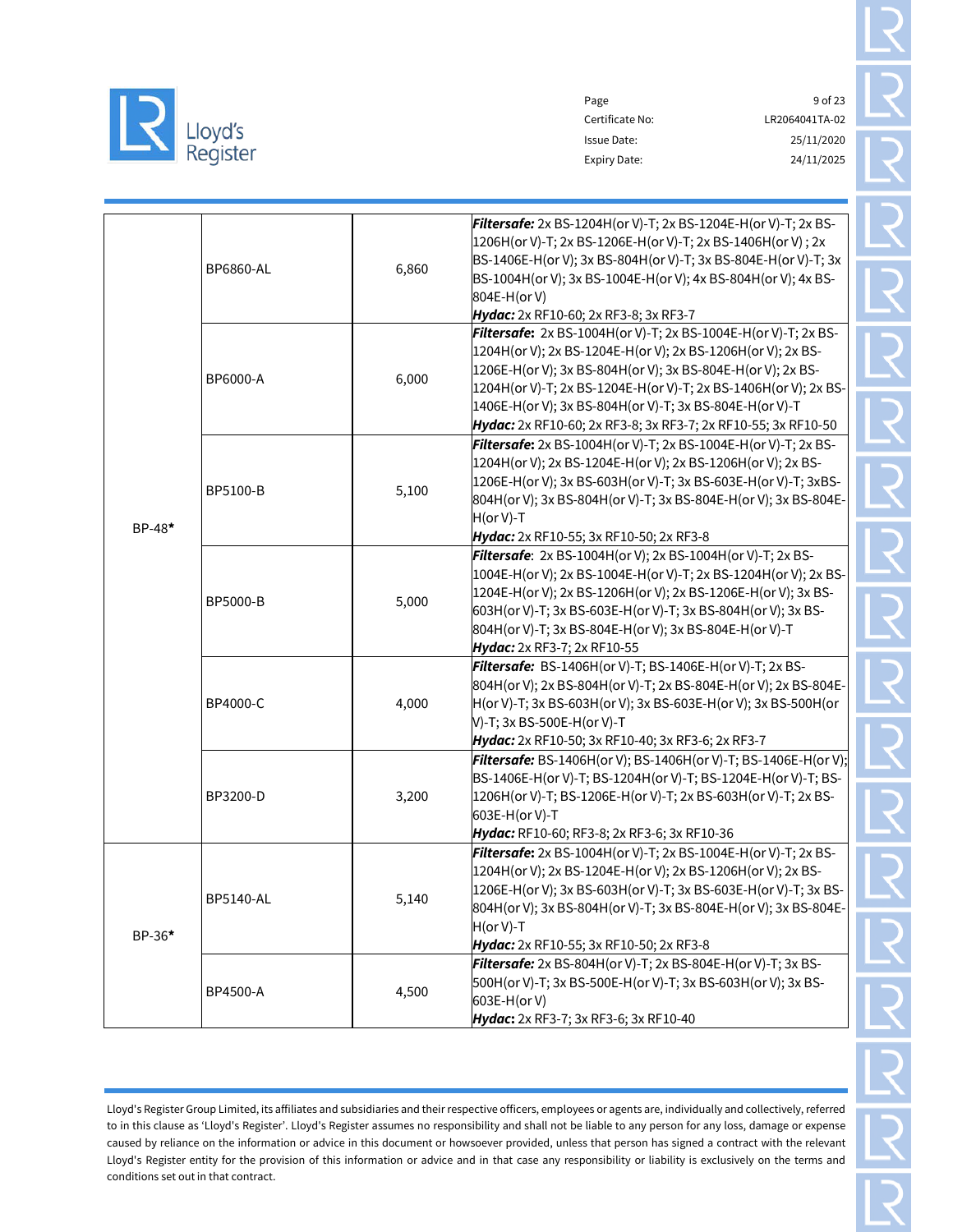

|          |                  |       | Filtersafe: BS-1406H(or V)-T; BS-1406E-H(or V)-T; 2x BS-<br>804H(or V); 2x BS-804H(or V)-T; 2x BS-804E-H(or V); 2x BS-804E-     |  |
|----------|------------------|-------|---------------------------------------------------------------------------------------------------------------------------------|--|
|          | BP4000-A         | 4,000 | H(or V)-T; 3x BS-603H(or V); 3x BS-603E-H(or V); 3x BS-500H(or<br>V)-T; 3x BS-500E-H(or V)-T                                    |  |
|          |                  |       | Hydac: 2x RF10-50; 3x RF10-40; 3x RF3-6; 2x RF3-7                                                                               |  |
|          |                  |       | <b>Filtersafe:</b> 2x BS-804H(or V); 2x BS-804E-H(or V); BS-1406H(or                                                            |  |
|          | BP3850-B         | 3,850 | V)-T; BS-1406E-H(or V)-T; 3x BS-603H(or V); 3x BS-603E-H(or V)                                                                  |  |
|          |                  |       | Hydac: 2x RF10-50; 3x RF10-36                                                                                                   |  |
|          |                  |       | Filtersafe: BS-1204H(or V); BS-1204H(or V)-T; BS-1204E-H(or                                                                     |  |
|          |                  |       | V); BS-1204E-H(or V)-T; BS-1206H(or V); BS-1206H(or V)-T; BS-                                                                   |  |
|          | BP3000-C         | 3,000 | 1206E-H(or V); BS-1206E-H(or V)-T; BS-1004H(or V)-T; BS-                                                                        |  |
|          |                  |       | 1004E-H(or V)-T; 2x BS-500H(or V)-T; 2x BS-500E-H(or V)-T; 2x                                                                   |  |
|          |                  |       | BS-603H(or V); 2x BS-603E-H(or V)<br>Hydac: RF10-55; RF10-60; RF3-8; 2x RF10-40                                                 |  |
|          |                  |       | <b>Filtersafe</b> : BS-804H(or V)-T; BS-804E-H(or V)-T; BS-1004H(or V);                                                         |  |
|          |                  |       | BS-1004H(or V)-T; BS-1004E-H(or V); BS-1004E-H(or V)-T; 2x BS-                                                                  |  |
|          |                  |       | 400H(or V)-T; 2x BS-400E-H(or V)-T; 2x BS-500H(or V); 2x BS-                                                                    |  |
|          | BP2400-D         | 2,400 | 500E-H(or V); BS-1204H(or V); BS-1204E-H(or V); BS-1206H(or                                                                     |  |
|          |                  |       | V); BS-1206E-H(or V); 2x BS-603H(or V); 2x BS-603E-H(or V); 2x                                                                  |  |
|          |                  |       | BS-500H(or V)-T; 2x BS-500E-H(or V)-T                                                                                           |  |
|          |                  |       | Hydac: RF3-7; RF10-55; 2x RF10-36; 2x RF10-40                                                                                   |  |
|          |                  |       | Filtersafe: BS-1406H(or V); BS-1406H(or V)-T; BS-1406E-H(or V);                                                                 |  |
|          |                  |       | BS-1406E-H(or V)-T; BS-1204H(or V)-T; BS-1204E-H(or V)-T; BS-                                                                   |  |
|          | <b>BP3430-AL</b> | 3,430 | 1206H(or V)-T; BS-1206E-H(or V)-T; 2x BS-603H(or V)-T; 2x BS-                                                                   |  |
|          |                  |       | 603E-H(or V)-T                                                                                                                  |  |
|          |                  |       | Hydac: RF10-60; RF3-8; 3x RF10-36; 3x RF3-5                                                                                     |  |
|          |                  |       | Filtersafe: BS-1204H(or V); BS-1204H(or V)-T; BS-1204E-H(or                                                                     |  |
|          |                  |       | V); BS-1204E-H(or V)-T; BS-1206H(or V); BS-1206H(or V)-T; BS-                                                                   |  |
|          | BP3000-A         | 3,000 | 1206E-H(or V); BS-1206E-H(or V)-T; BS-1004H(or V)-T; BS-                                                                        |  |
|          |                  |       | 1004E-H(or V)-T; 2x BS-500H(or V)-T; 2x BS-500E-H(or V)-T; 2x                                                                   |  |
|          |                  |       | BS-603H(or V); 2x BS-603E-H(or V)                                                                                               |  |
|          |                  |       | Hydac: RF10-55; RF10-60; RF3-8; 2x RF10-40                                                                                      |  |
| $BP-24*$ |                  |       | Filtersafe: BS-1004H(or V); BS-1004H(or V)-T; BS-1004E-H(or<br>V); BS-1004E-H(or V)-T; 2x BS-500H(or V); 2x BS-500E-H(or V); 2x |  |
|          |                  |       | BS-603H(or V); 2x BS-603E-H(or V); BS-1204H(or V); BS-1204E-                                                                    |  |
|          | BP2500-B         | 2,500 | H(or V); BS-1206H(or V); BS-1206E-H(or V); 2x BS-500H(or V)-T;                                                                  |  |
|          |                  |       | 2xBS-500E-H(or V)-T                                                                                                             |  |
|          |                  |       | Hydac: RF3-7; RF10-55; 2x RF10-40; 2x RF10-36                                                                                   |  |
|          |                  |       | <b>Filtersafe</b> : BS-804H(or V)-T; BS-804E-H(or V)-T; BS-1004H(or V);                                                         |  |
|          |                  |       | BS-1004H(or V)-T; BS-1004E-H(or V); BS-1004E-H(or V)-T; 2x BS-                                                                  |  |
|          |                  |       | 400H(or V)-T; 2x BS-400E-H(or V)-T; 2x BS-500H(or V); 2x BS-                                                                    |  |
|          | BP2400-D         | 2,400 | 500E-H(or V); BS-1204H(or V); BS-1204E-H(or V); BS-1206H(or                                                                     |  |
|          |                  |       | V); BS-1206E-H(or V); 2x BS-603H(or V); 2x BS-603E-H(or V); 2x                                                                  |  |
|          |                  |       | BS-500H(or V)-T; 2x BS-500E-H(or V)-T                                                                                           |  |
|          |                  |       | Hydac: RF3-7; RF10-55; 2x RF10-36; 2x RF10-40                                                                                   |  |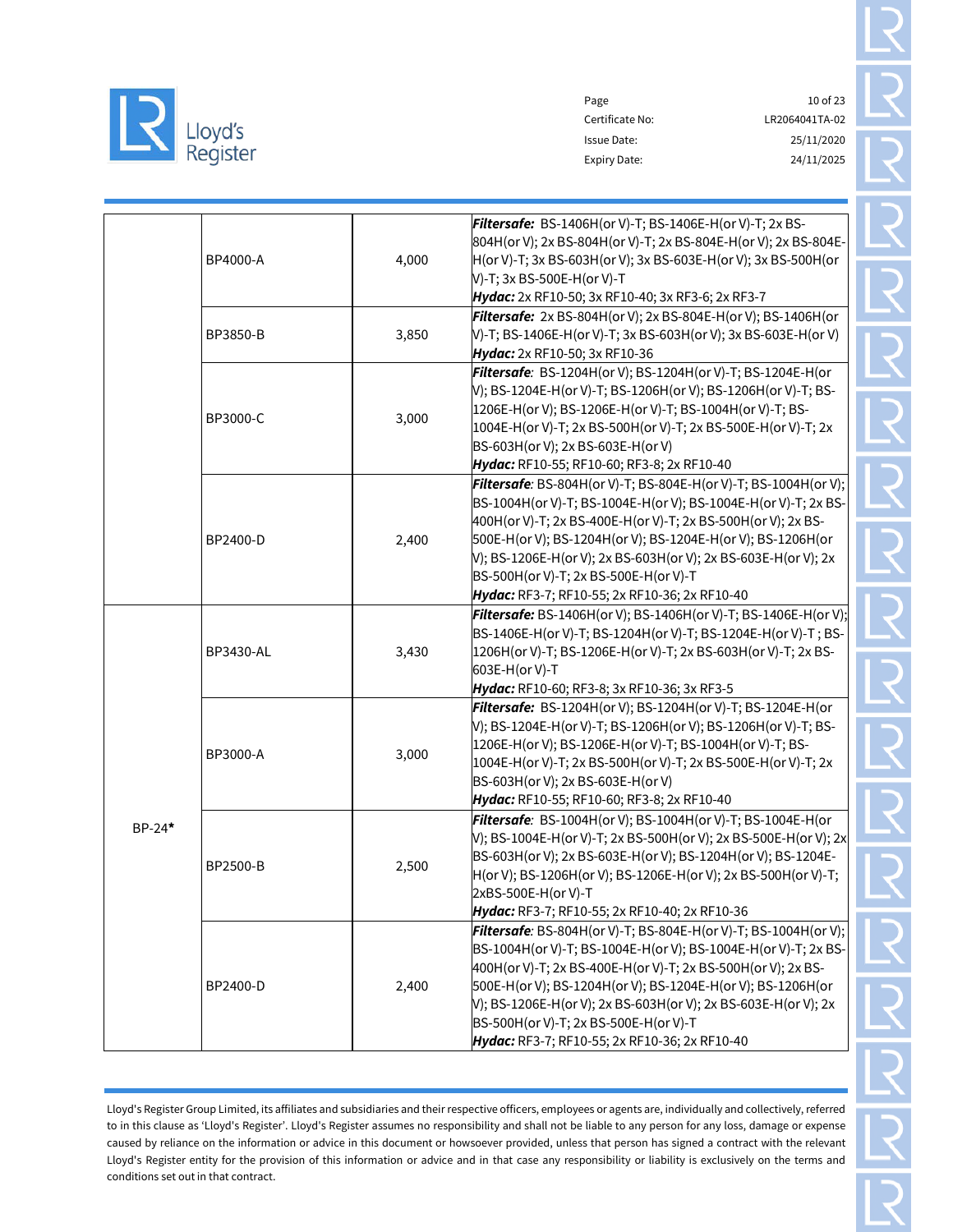

Page 11 of 23 Certificate No: LR2064041TA-02 Issue Date: 25/11/2020 Expiry Date: 24/11/2025

|         | BP2000-C         | 2,000 | <b>Filtersafe:</b> BS-804H(or V); BS-804H(or V)-T; BS-804E-H(or V);<br>BS-804E-H(or V)-T; 2x BS-400H(or V); 2x BS-400H(or V)-T; 2x BS-<br>400E-H(or V); 2x BS-400E-H(or V)-T; 2x BS-500H(or V); 2x BS-<br>500E-H(or V)<br>Hydac: RF10-50; RF3-7; 2x RF10-35; 2x RF10-36                                                                                                           |
|---------|------------------|-------|-----------------------------------------------------------------------------------------------------------------------------------------------------------------------------------------------------------------------------------------------------------------------------------------------------------------------------------------------------------------------------------|
|         | BP1600-D         | 1,600 | <b>Filtersafe:</b> BS-804H(or V); BS-804H(or V)-T; BS-804E-H(or V);<br>BS-804E-H(or V)-T; BS-603H(or V)-T; BS-603E-H(or V)-T; 2x BS-<br>300H(or V)-T; 2x BS-300E-H(or V)-T; 2x BS-400H(or V); 2x BS-<br>400E-H(or V)<br>Hydac: RF10-50; 2x RF10-35; 2x RF3-4; RF3-6                                                                                                               |
|         | <b>BP1710-AL</b> | 1,710 | <b>Filtersafe:</b> BS-804H(or V); BS-804H(or V)-T; BS-804E-H(or V);<br>BS-804E-H(or V)-T; BS-603H(or V)-T; BS-603E-H(or V)-T; 2x BS-<br>300H(or V)-T; 2x BS-300E-H(or V)-T; 2x BS-400H(or V); 2x BS-<br>400E-H(or V)<br>Hydac: RF10-50; 2x RF10-35                                                                                                                                |
| BP-12*  | BP1500-A         | 1,500 | <b>Filtersafe:</b> BS-500H(or V)-T; BS-500E-H(or V)-T; BS-603H(or V);<br>BS-603E-H(or V); 2x BS-300H(or V); 2x BS-300E-H(or V); BS-<br>603H(or V)-T; BS-603E-H(or V)-T; 2x BS-300H(or V)-T; 2x BS-<br>300E-H(or V)-T;            BS-804H(or V);            BS-804E-H(or V);    2x BS-400H(or<br>V); 2x BS-400E-H(or V)<br>Hydac: RF10-40; 2x RF10-35; 2x RF10-30; 2x RF3-4; RF3-6 |
|         | <b>BP1250-B</b>  | 1,250 | <b>Filtersafe:</b> BS-500H(or V); BS-500E-H(or V); BS-603H(or V); BS-<br>603E-H(or V); 2x BS-300H(or V); 2x BS-300E-H(or V)<br>Hydac: RF10-36; RF10-40; 2x RF10-30; RF3-6                                                                                                                                                                                                         |
|         | BP1000-C         | 1,000 | <b>Filtersafe:</b> BS-400 H (or V); BS-400H (or V)-T; BS-400E- H (or V);<br>BS-400E-H(or V)-T; 2x BS-200H (or V); 2x BS-200H (or V)-T; 2x<br>BS-201H (or V); 2x BS-201E-H (or V); 2x BS-201H (or V)-T; 2x BS-<br>201E-H (or V)-T; BS-500H (or V); BS-400E-H (or V)<br>Hydac: RF10-35; RF10-36; 2x RF-25; RF3-5                                                                    |
|         | BP800-D          | 800   | <b>Filtersafe:</b> BS-300H(or V)-T; BS-300E-H(or V)-T; BS-400H(or V);<br>BS-400H(or V)-T; BS-400E-H(or V); BS-400E-H(or V)-T; 2x BS-<br>201H(or V); 2x BS-201E-H(or V); 2x BS-200H(or V); 2x BS-<br>200H(or V)-T; 2x BS-151H(or V)-T; 2x BS-151E-H(or V)-T<br>Hydac: RF10-35; 2x RF10-23; RF3-5; RF3-4                                                                            |
| $BP-8*$ | <b>BP1140-AL</b> | 1,140 | <b>Filtersafe:</b> BS-400H(or V)-T; BS-400E-H(or V)-T; 2x BS-201H(or<br>V)-T; 2x BS-201E-H(or V)-T; BS-500H(or V); BS-500E-H(or V);<br>BS-603H(or V); BS-603E-H(or V); 2x BS-300H(or V); 2x BS-300E-<br>H(or V)<br>Hydac: RF10-36; RF10-40; RF3-5; 2x RF10-30                                                                                                                     |
|         | BP1000-A         | 1,000 | <b>Filtersafe:</b> BS-400 H (or V); BS-400H (or V)-T; BS-400E- H (or V);<br>BS-400E-H(or V)-T; 2x BS-200H (or V); 2x BS-200H (or V)-T; 2x<br>BS-201H (or V); 2x BS-201E-H (or V); 2x BS-201H (or V)-T; 2x BS-<br>201E-H (or V)-T; BS-500H (or V); BS-400E-H (or V)<br>Hydac: RF10-35; RF10-36; 2x RF-25; RF3-5                                                                    |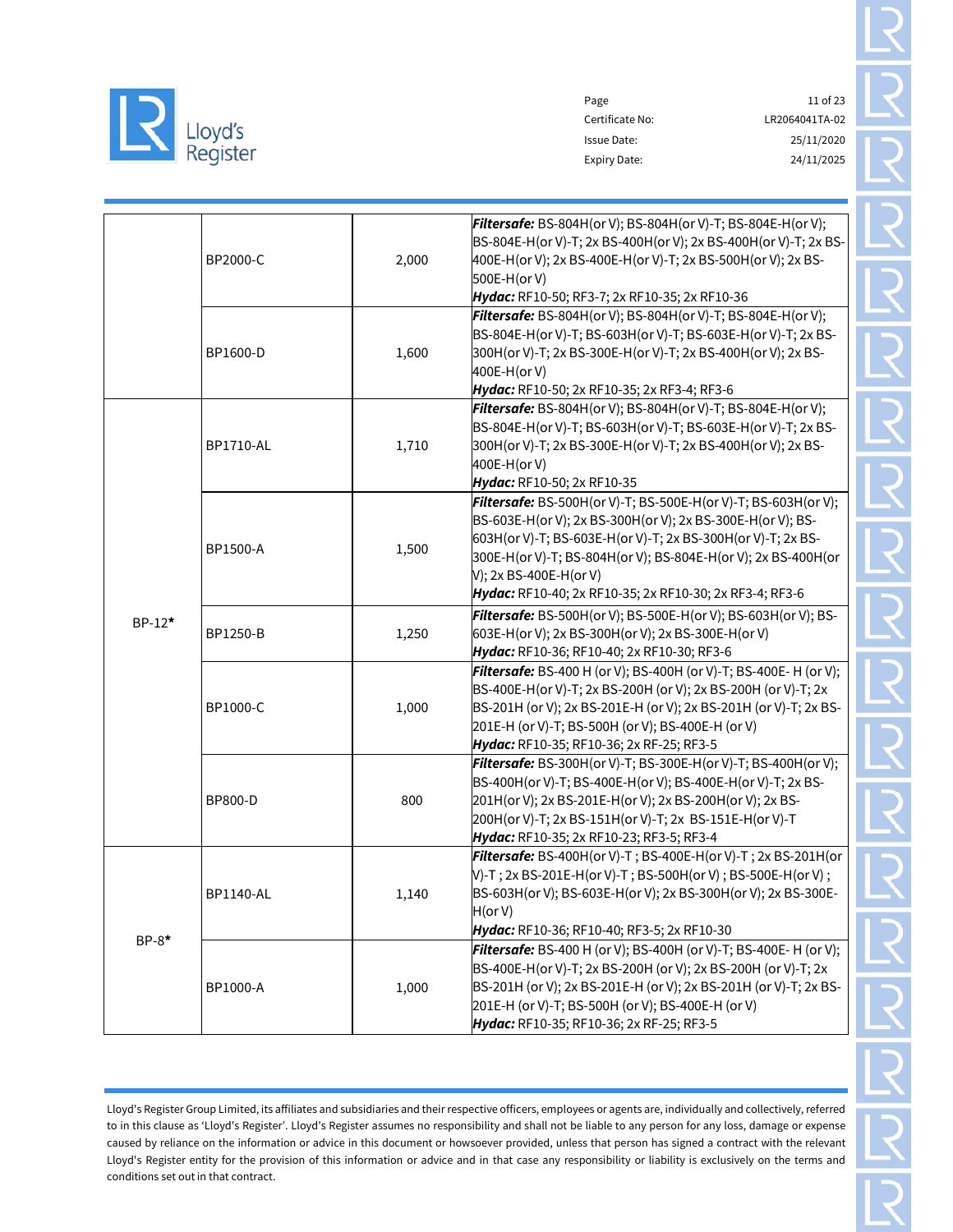

Certificate No: LR2064041TA-02 Issue Date: 25/11/2020 Expiry Date: 24/11/2025

Page 12 of 23

|         | <b>BP850-B</b>  | 850 | <b>Filtersafe:</b> BS-300H(or V)-T; BS-300E-H(or V)-T; BS-400H(or V);<br>BS-400H(or V)-T; BS-400E-H(or V); BS-400E-H(or V)-T; 2x BS-<br>201H(or V); 2x BS-201E-H(or V); 2x BS-200H(or V); 2x BS-<br>200H(or V)-T; 2x BS-151H(or V)-T; 2x BS-151E-H(or V)-T<br>Hydac: RF10-35; 2x RF10-23; RF3-5; RF3-4                                                          |
|---------|-----------------|-----|-----------------------------------------------------------------------------------------------------------------------------------------------------------------------------------------------------------------------------------------------------------------------------------------------------------------------------------------------------------------|
|         | <b>BP675-C</b>  | 675 | Filtersafe: BS-300H (or V); BS-300H (or V)-T; BS-300E-H (or V);<br>BS-300E-H (or V)-T; BS-400 H (or V); BS-400E-H (or V); 2x BS-<br>151H (or V); 2x BS-151E-H (or V); 2x BS-150H (or V)<br>Hydac: RF10-30; RF10-35; 2x RF10-23; RF3-4                                                                                                                           |
|         | <b>BP500-D</b>  | 500 | <b>Filtersafe:</b> BS-201H (or V); BS-201E-H (or V); BS-200H (or V); BS-<br>200H (or V)-T; BS-201H (or V)-T; BS-201E-H (or V)-T; BS-300H (or<br>V); BS-300E-H (or V); 2x BS-101H (or V); BS-101E-H (or V); 2x BS-<br>101H (or V)-T; 2x BS-101E-H (or V)-T; 2x BS-100H (or V); 2x BS-<br>100H (or V)-T<br>Hydac: RF10-25; 2x RF10-20; RD10-30; RF3-4; 2x RF3-2.5 |
|         | <b>BP850-AL</b> | 850 | <b>Filtersafe:</b> BS-300H (or V)-T BS-300E-H (or V); BS-400 H (or V);<br>BS-400H (or V)-T; BS-400E- H (or V); BS-400E-H(or V)-T; 2x BS-<br>201H (or V); 2x BS-201E-H (or V); 2x BS-200H (or V); 2x BS-200H<br>(or V)-T; 2x BS-151H (or V)-T; 2x BS-151E-H (or V)-T<br>Hydac: RF10-35; 2x RF10-23; RF3-5; RF3-4                                                 |
|         | <b>BP750-A</b>  | 750 | <b>Filtersafe:</b> BS-300H (or V); BS-300H (or V)-T BS-300E-H (or V);<br>BS-300E-H (or V)-T; BS-400 H (or V); BS-400H (or V)-T; BS-400E-<br>H (or V); BS-400E-H (or V)-T; 2x BS-201H (or V); 2x BS-201E-H (or<br>V); 2x BS-200H (or V); 2x BS-200H (or V)-T; 2x BS-151H (or V)-T;<br>2x BS-151E-H (or V)-T<br>Hydac: RF10-30; RF10-35; 2x RF10-23; RF3-5; RF3-4 |
| $BP-6*$ | <b>BP630-B</b>  | 630 | <b>Filtersafe:</b> BS-300H (or V); BS-300H (or V)-T BS-300E-H (or V);<br>BS-300E-H (or V)-T; BS-400 H (or V); BS-400E-H (or V); 2x BS-<br>151H (or V); 2x BS-151E-H (or V); 2x BS-150H (or V)<br>Hydac: RF10-30; RF10-35; 2x RF10-23; RF3-4                                                                                                                     |
|         | <b>BP500-C</b>  | 500 | <b>Filtersafe:</b> BS-201H (or V); BS-201E-H (or V); BS-200H (or V); BS-<br>200H (or V)-T; BS201H (or V)-T; BS-201E-H (or V)-T; BS-300H (or<br>V); BS-300E-H (or V); 2x BS-101H (or V); BS-101E-H (or V); 2x BS-<br>101H (or V)-T; 2x BS-101E-H (or V)-T; 2x BS-100H (or V); 2x BS-<br>100H (or V)-T<br>Hydac: RF10-25; 2x RF10-20; RD10-30; RF3-4; 2x RF3-2.5  |
|         | <b>BP400-D</b>  | 400 | Filtersafe: BS-150H(or V)-T; BS-151H(or V)-T; BS-151E- H (or V)-<br>T; BS-201H (or V); BS-201E-H (or V); BS-200H (or V); 2x BS-100H<br>(or V); 2x BS-100H (or V) -T; 2x BS-101H (or V); 2x BS-101E-H (or<br>V); 2x BS-101H (or V)-T: 2x BS-101E-H (or V)-T<br>Hydac: RF10-23; RF10-25; 2x RF10-20; RF3-3; 2x RF3-2.5                                            |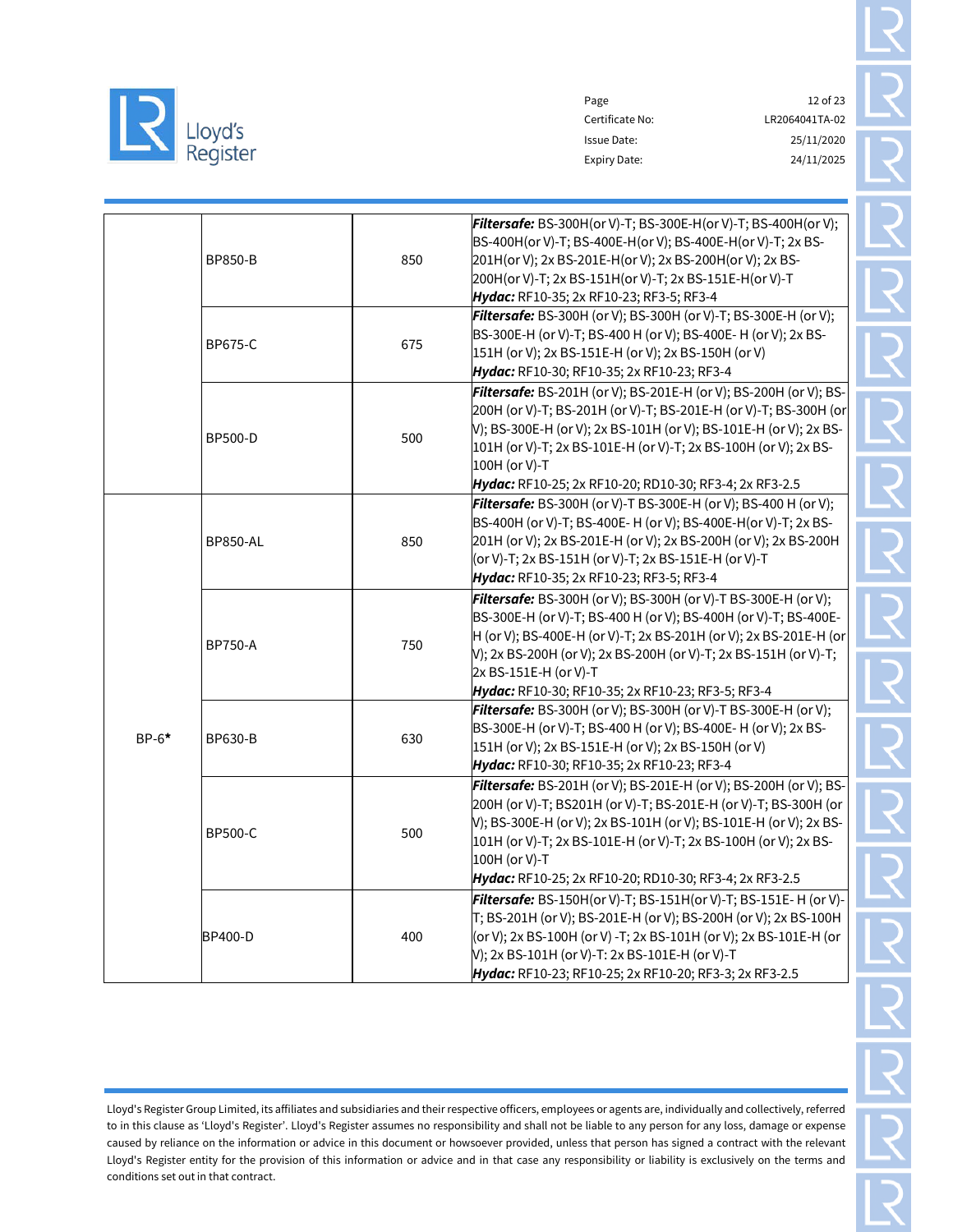

Page 13 of 23 Certificate No: LR2064041TA-02 Issue Date: 25/11/2020 Expiry Date: 24/11/2025

|                                                                       |                             |          | <b>Filtersafe:</b> BS-031H(or V); BS-061H(or V); BS-061H(or V)-T; BS-                                                       |  |  |  |  |  |  |  |  |
|-----------------------------------------------------------------------|-----------------------------|----------|-----------------------------------------------------------------------------------------------------------------------------|--|--|--|--|--|--|--|--|
|                                                                       |                             |          | 101H(or V); BS-101H(or V)-T; BS-101E-H(or V); BS-101E-H(or V)-                                                              |  |  |  |  |  |  |  |  |
|                                                                       | Aft Peak Water<br>treatment |          | T; BS-151H(or V); BS-151H(or V)-T; BS-151E-H(or V); BS-151E-                                                                |  |  |  |  |  |  |  |  |
| Aft Peak Filter<br>Models for all<br>Type Approved<br><b>BALPURE®</b> |                             |          | H(or V)-T; BS-201H(or V); BS-201H(or V)-T; BS-201E-H(or V); BS-                                                             |  |  |  |  |  |  |  |  |
|                                                                       |                             | 50-1,500 | 201E-H(or V)-T BS-300H(or V); BS-300H(or V)-T; BS-300E-H(or                                                                 |  |  |  |  |  |  |  |  |
|                                                                       |                             |          | V); BS-300E-H(or V)-T; BS-400H(or V); BS-400H(or V)-T; BS-                                                                  |  |  |  |  |  |  |  |  |
|                                                                       |                             |          | 400E-H (or V); BS-400E-H(or V)-T BS-500H(or V); BS-500H(or V)-                                                              |  |  |  |  |  |  |  |  |
|                                                                       |                             |          | T BS-500E-H(or V)            BS-500E-H(or V)-T;            BS-025H(or V);    BS-050H                                        |  |  |  |  |  |  |  |  |
| <b>BWMS</b>                                                           |                             |          | (or V); BS-070H(or V); BS-100H(or V); BS-150H(or V); BS-200H(or                                                             |  |  |  |  |  |  |  |  |
|                                                                       |                             |          | V); BS-100H(or V)-T; BS-150H(or V)-T; BS-200H(or V)-T                                                                       |  |  |  |  |  |  |  |  |
|                                                                       |                             |          | <b>Hydac:</b> RF3-2; RF3-2.5; RF3-3; RF3-4; RF3-5; RF10-10; RF10-20;                                                        |  |  |  |  |  |  |  |  |
|                                                                       |                             |          | RF10-23; RF10-25; RF10-30; RF10-35                                                                                          |  |  |  |  |  |  |  |  |
|                                                                       |                             |          | * Number indicates BALPURE® Electrolyser's Sodium hypochlorite Production Capacity in kilograms per hour                    |  |  |  |  |  |  |  |  |
|                                                                       |                             |          | ** Max. Concentration Dosage of Active Substance: $AL = 7$ ppm; $A = 8-9$ ppm; $B = 9.5-10$ ppm; $C = 12$ ppm, $D = 15$ ppm |  |  |  |  |  |  |  |  |
| Comments:                                                             |                             |          | *** For filters, V = Vertical Configuration, H = Horizontal Configuration, T = Turbo, E= Evolution                          |  |  |  |  |  |  |  |  |
|                                                                       |                             |          | - Additional technical details (e.g., operation in hazardous area "Zone 0") can be found in the Manufacturer's Manual.      |  |  |  |  |  |  |  |  |

1) TRC is the maximum inlet flow to the BWMS; a flow exceeding the given value implies that the ballast water is not treated in accordance with this certificate

### SHIP-SPECIFIC COMPONENTS DESIGN/ SELECTION

#### Sensors

The BALPURE® BWMS must be installed with an uptake ballast water flow meter, side stream water flow meter, side steam feed water temperature and salinity sensors. The BALPURE® BWMS must be installed with either TRO analyzers or ORP sensors as per the generic drawings and Bill of Materials.

# Control equipment

The type approved system includes the following control unit(s):

| <b>Name</b>                                                                                                                                         | Model                                                                  | Maker                               | <b>Software revision</b>                                                                         |
|-----------------------------------------------------------------------------------------------------------------------------------------------------|------------------------------------------------------------------------|-------------------------------------|--------------------------------------------------------------------------------------------------|
| Programable Logic Computer (PLC)<br>Option 1: Compact base M258 - 42 I/O -<br>24 VDC<br>Option 2: Logic Controller M262                             | Option 1: TM258LD42DT<br>Option 2: TM262L10MESE8T                      | <b>MODICON</b>                      | <b>PLC Programming</b><br>Software<br>Option 1: SoMachine<br>4.3<br>Option 2:<br>EcoStruxure 1.2 |
| Human Machine Interface (HMI)<br>Option 1: HMI, 10.4" TFT, 96MB, Magelis<br>Option 2: HMI Display Only, 10.4" TFT +<br>Open Box for Universal Panel | Option 1: HMIGTO5310<br>Option 2: HMIDT542 + HMIG5U                    | <b>SCHNEIDER</b><br><b>ELECTRIC</b> | <b>HMI Programming</b><br>Software:<br>Vijeo Designer<br>version 6.2                             |
| Data Logger<br>Option 1: Model DS ZR<br>Option 2: Model GRAC0001                                                                                    | Option 1: DAE-STDN-DATLOGUSB-0615<br>Option 2: DAE-GRAC-DATLOGUSB-0119 | <b>RED LION</b>                     | Option 1: Crimson 3.0<br>Option 2: Crimson 3.1                                                   |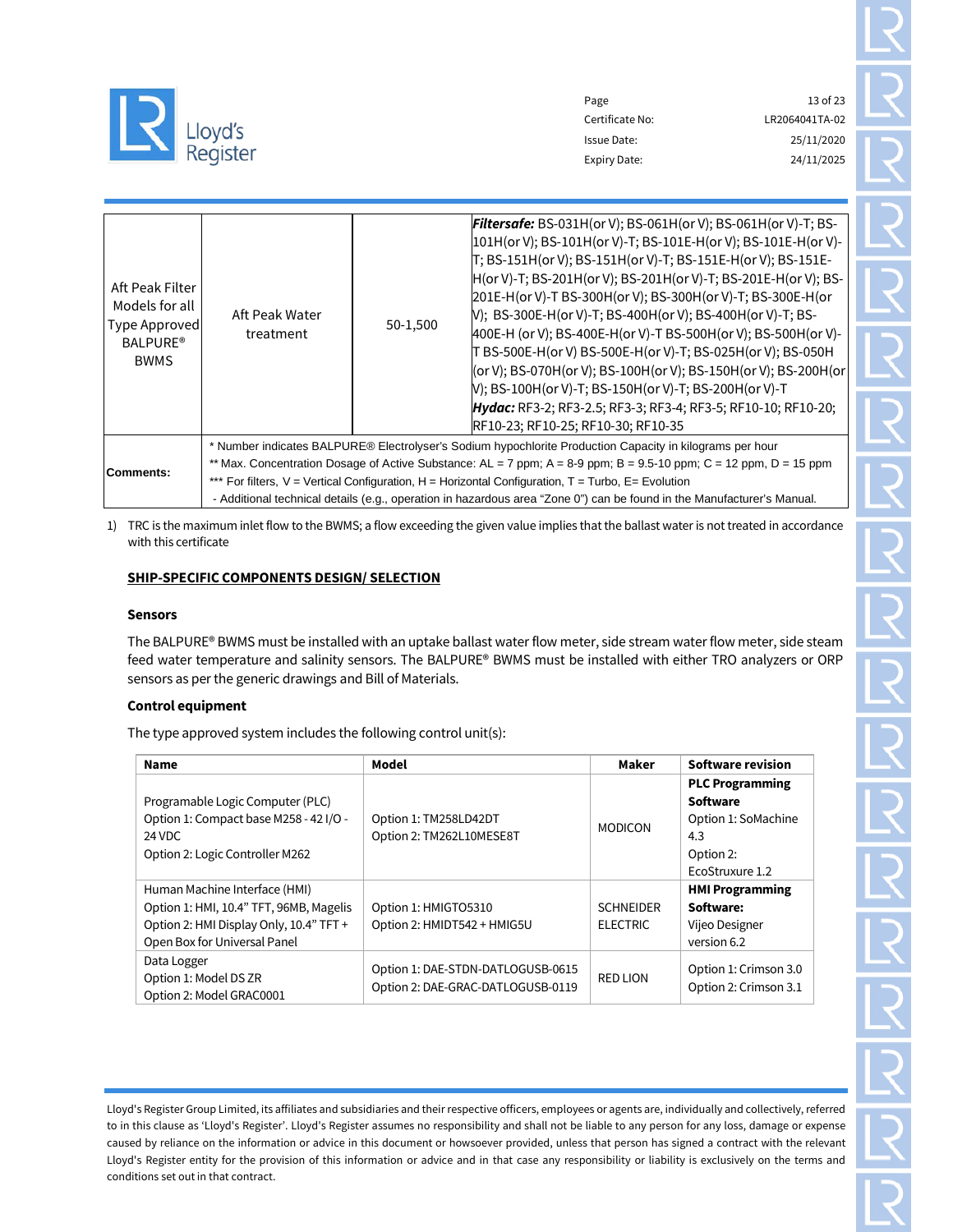

Page 14 of 23 Certificate No: LR2064041TA-02 Issue Date: 25/11/2020 Expiry Date: 24/11/2025

## SHIP-SPECIFIC BWMS INSTALLATION REQUIREMENTS

#### The additional documentation to be submitted for approval in each BWMS installation includes:

- Piping and Instrumentation Diagram (P&ID) of the ballast system;
- Ballast water pump details;
- BWMS piping and valve arrangement deliverables;
- Bill of material list of BWMS.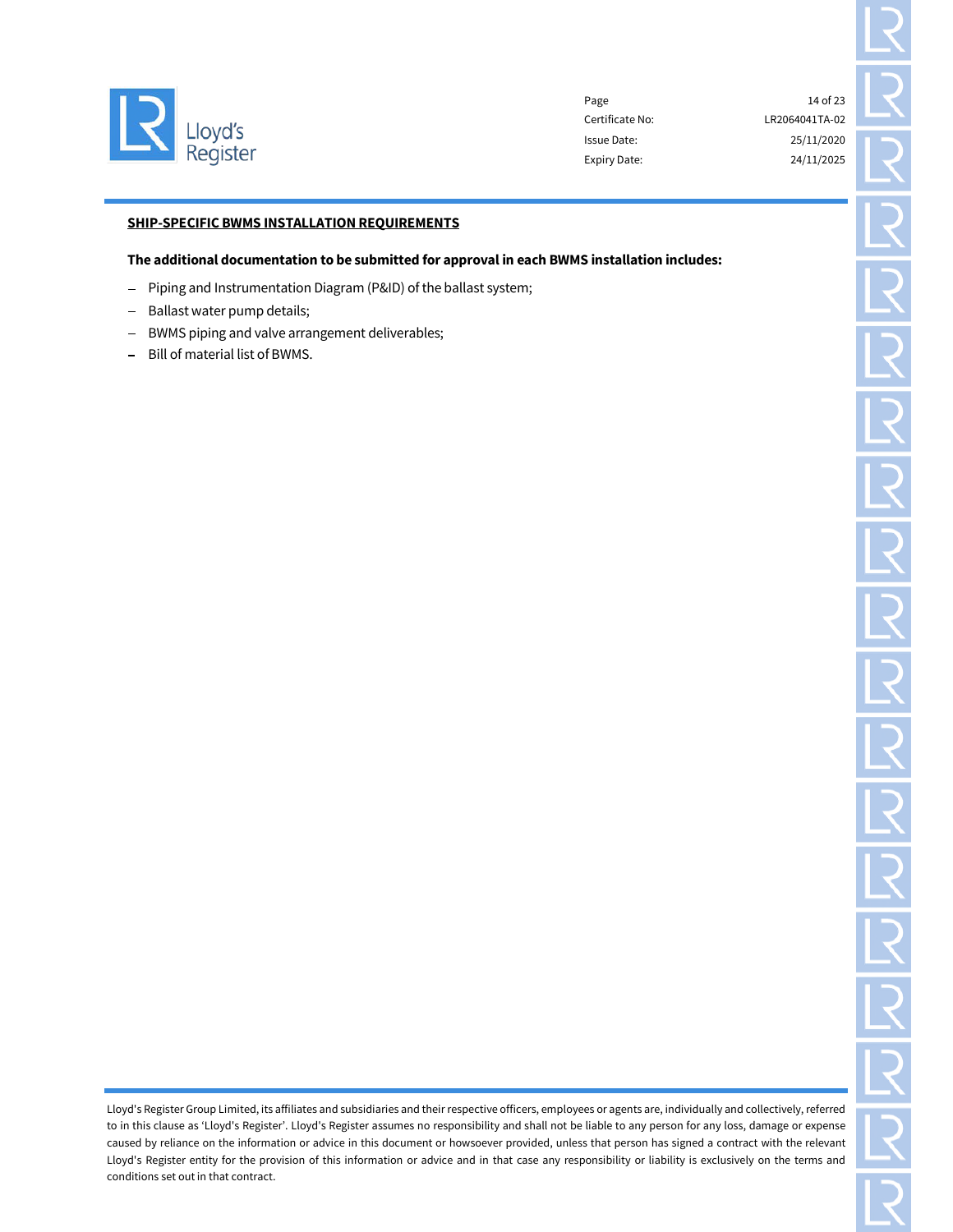

# APPRAISED DOCUMENTATION

| Document No.                  | Rev.         | <b>Title</b>                                                                     | Date        |
|-------------------------------|--------------|----------------------------------------------------------------------------------|-------------|
| BP-MAN-OPR-                   |              |                                                                                  |             |
| MCA                           | $\mathbf{1}$ | BALPURE® BWMS Operation, Maintenance, & Safety Manual                            | 15 Oct 2020 |
| CP00371-RSK-<br><b>ASMT</b>   | $\Omega$     | BALPURE® RISK ASSESSMENT CRUDE OIL TANKERS                                       | 27 Apr 2017 |
| CP00422-RSK-<br>ASMT          | $\Omega$     | BALPURE® RISK ASSESSMENT OIL / CHEMICAL TANKERS                                  | 17 Oct 2017 |
| BP-RPT-                       | 5            | BALPURE <sup>®</sup> Scaling report – Information to Support Capacity Claims for | 1 Oct 2020  |
| SCALING-IMO                   |              | BALPURE® BP-6 to BP-60 BWMS Models                                               |             |
| BP-RPT-                       |              | BALPURE ® BWMS – Operational Ranges, Claims & Claim Verification                 | 21 Mar 2019 |
| <b>CLAIMS-IMO</b>             |              | Methods (System Design Limitations)                                              |             |
| BP-OA-SOP                     | $\Omega$     | BALPURE® Ballast Water Treatment System Software Quality Assurance<br>(SOA) Plan | 15 Aug 2017 |
| BP-RPT-<br><b>CLAIMS-TEMP</b> | $\Omega$     | DNWT's Paper on Ambinet Water Temperature Claims of BALPURE® BWMS                | 12 Feb 2019 |

# BIOLOGICAL TEST REPORTS

| <b>Document No.</b>                                         | Rev. | Title                                                                                                                                                         | Date        |
|-------------------------------------------------------------|------|---------------------------------------------------------------------------------------------------------------------------------------------------------------|-------------|
| 7230-2018                                                   | 6.0  | Shipboard testing of the Ballast Water Management System BALPURE of<br>De Nora Water Technologies. Final report.                                              | Jan 2018    |
| 7210-2017                                                   | 8.0  | Land based testing of the BALPURE® Ballast Water Management System of<br>De Nora Water Technologies. Final report.                                            | 08 Nov 2019 |
| 7300-2018                                                   | 2.0  | Land-based testing of the BALPURE® Ballast Water Management System of<br>De Nora Water Technologies using an alternate Ballast Water Filter. Final<br>report. | 20 Aug 2018 |
| 7495-2020<br>(revised version<br>of 7476-2020,<br>rev. 2.0) |      | Additional Land-based testing of the BALPURE® Ballast Water<br>Management System of De Nora Water Technologies for the IMO Revised<br>G8 Type Approval        | 06 Apr 2020 |
| MEPC 61/2/21,<br>annex 7                                    |      | Final Approval based on Seawater and Brakish water test results.                                                                                              | 27 Aug 2010 |
| MEPC 75/WP.1<br>Section 4.3                                 |      | MEPC final approval fresh water                                                                                                                               | 20 Nov 2020 |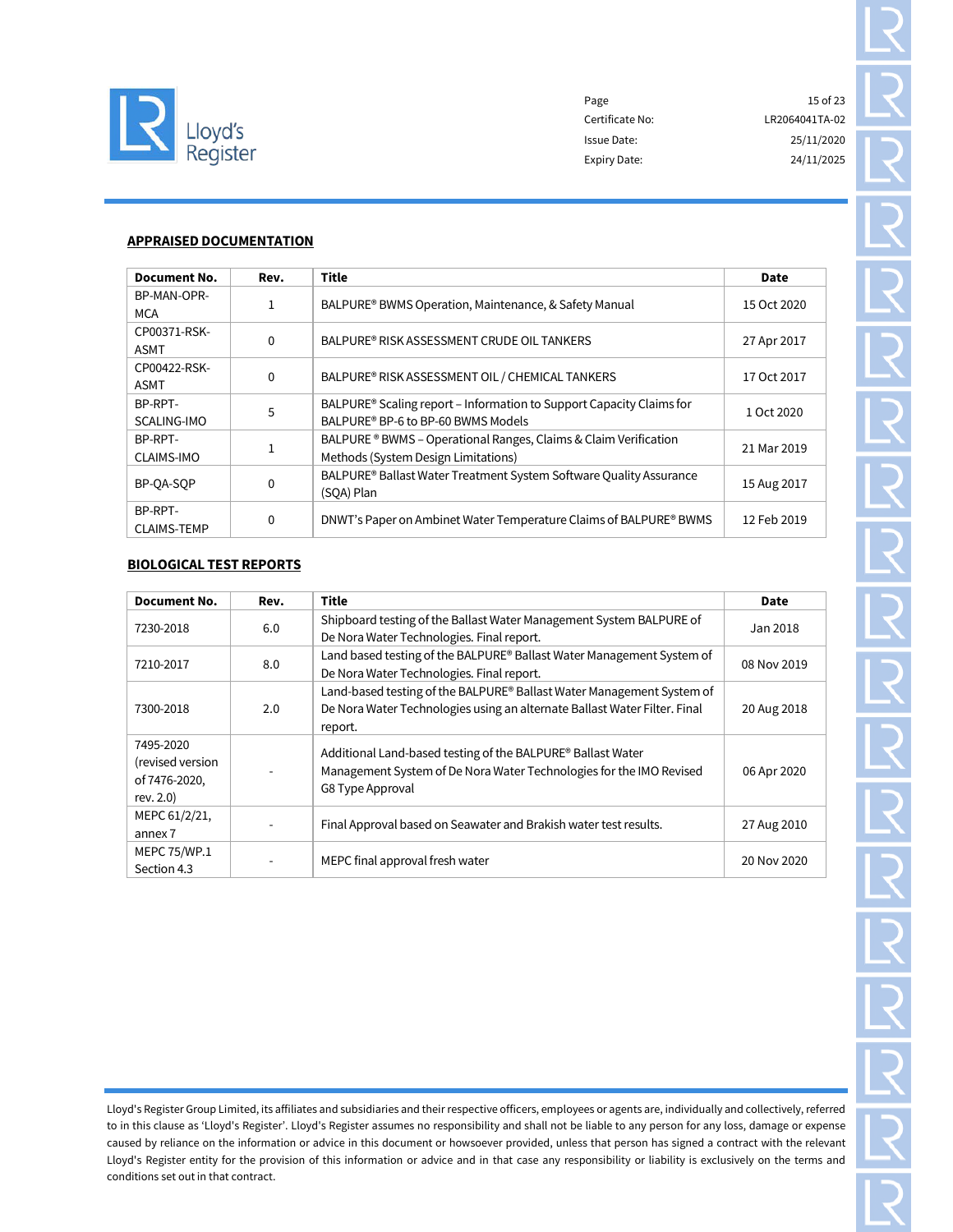

Page 16 of 23 Certificate No: LR2064041TA-02 Issue Date: 25/11/2020 Expiry Date: 24/11/2025

# ENVIRONMENTAL TEST REPORTS

| <b>Document No.</b> | Rev.           | Title                                                                                                     | Date         |
|---------------------|----------------|-----------------------------------------------------------------------------------------------------------|--------------|
| NK1376-1            | 2              | Test Report                                                                                               | 05 Apr 2011  |
| EK1376-1            | 2              | Diagnostic Test Report                                                                                    | 04 May 2011  |
| U124896E1           |                | Test Report                                                                                               | 22 Oct 2012  |
| E124896E1           |                | <b>Test Report</b>                                                                                        | 08 Feb 2013  |
| REPO-0683           | 2              | Type Test Report                                                                                          | 25 Oct 2013  |
| EO0392-1            |                | Test report for BP-EP-50-LR and BP3000-EP-21-PORT-LR Electrical Panels                                    | 23 June 2014 |
| NO0392-1            |                | Test Report for BP-EP-50-LR and BP3000-EP-21-PORT-LR Electrical Panels                                    | 12 Sep2014   |
| EN0962-1            |                | Test Report for Electrical Panels (EP-01C, EP-02, EP-03, EP-01M, EP-04)<br>and Hydrogen sensor (FP-424C). | 22 Nov 2013  |
| NN0962-1            |                | Test Report for Electrical Panels (EP-01C, EP-02, EP-03, EP-01M, EP-04)<br>and Hydrogen sensor (FP-424C). | 20 Nov 2013  |
| ER3227-1            | $\overline{2}$ | Test report for Flow switch, ORP transmitters and ORP sensors                                             | 14 Aug 2018  |
| NR3227-1            |                | Test report for Flow switch, ORP transmitters and ORP sensors                                             | 16 May 2018  |
| 20987               |                | Test Report for Filtersafe Filter Control Cabinet                                                         | 21 Feb 2017  |

#### SYSTEM SUPPORTING REPORTS

conditions set out in that contract.

| ้ Document No. | Rev. | Title                                                                  | Date        |
|----------------|------|------------------------------------------------------------------------|-------------|
| UKITSO/382449  |      | Electro-chlorination Cells - Machinery General Design Appraisal (MGDA) | 13 Mar 2020 |
| 79/ENG-BAL     |      | Document                                                               |             |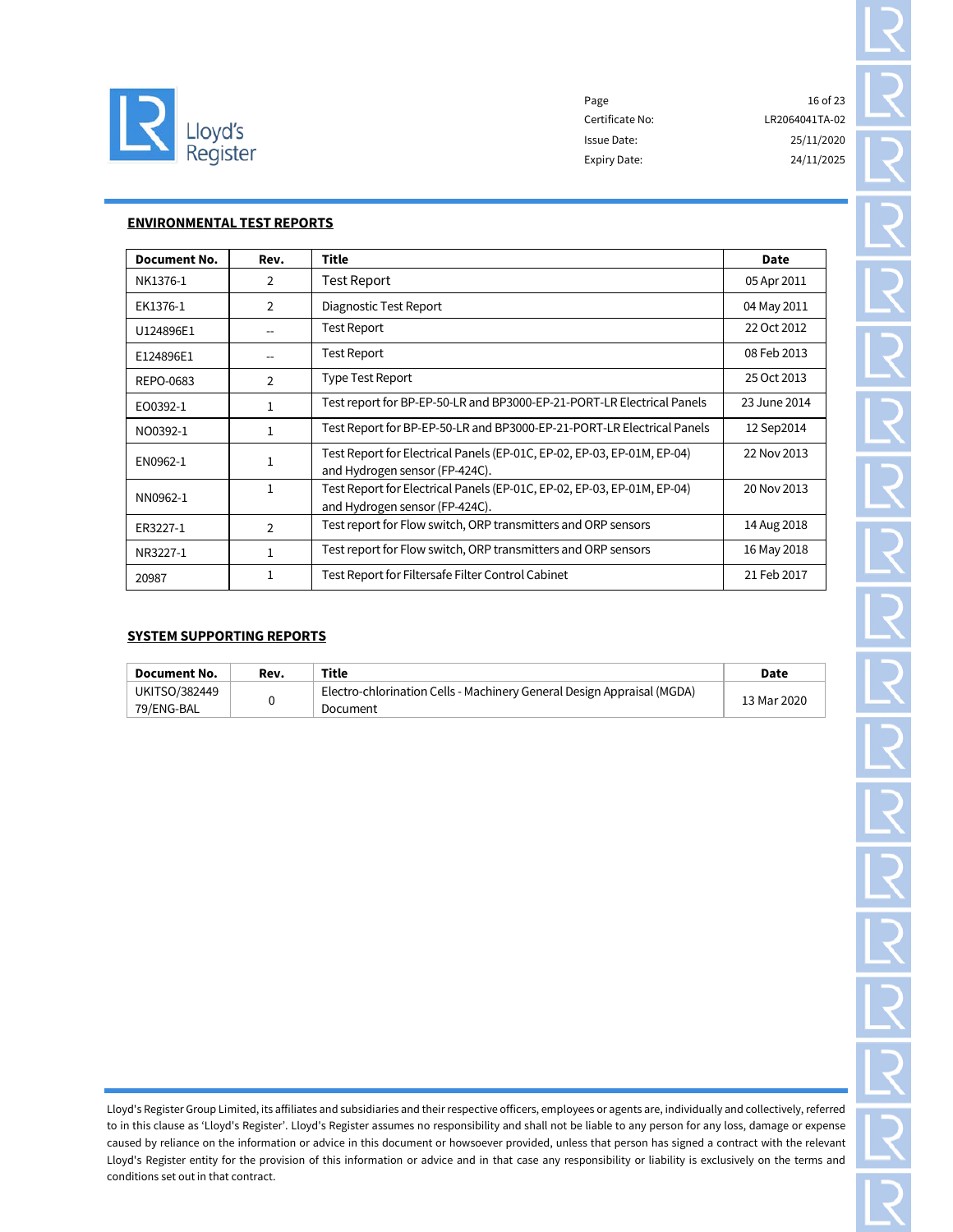

Page 17 of 23 Certificate No: LR2064041TA-02 Issue Date: 25/11/2020 Expiry Date: 24/11/2025

#### CONDITIONS OF APPROVAL

- 1. For each BALPURE® BWMS installation, the minimum flow rate selected and approved should take into account ship stability requirements (i.e. loading manual).
- 2. The 'Additional documentation', as described in section 'SHIP-SPECIFIC BWMS INSTALLATION REQUIREMENTS' of this certificate, is to be submitted for approval in each BALPURE® installation.
- 3. All changes in software are to be recorded in accordance the approved Software Quality Plan. The records of all changes are to be forwarded to Lloyd's Register for evaluation and approval. Major changes to the software are to be approved before installed.
- 4. For installation of equipment in a hazardous area, appropriate documentation is to be submitted for evaluation and approval to show that the relevant equipment is certified as being safe for use in hazardous areas, as defined in IEC 60079-10-1.
- 5. The alarm in all control stations of ballast water operation including the navigation bridge need to be verified at installation commissioning of the ballast water management system.

# CONDITIONS OF CERTIFICATION

De Nora Marine Technologies hereafter referred as licensee

- 1. The licensee must take reasonable measures to ensure that the operator of the system is familiar with the operation of the system and is capable of operating and maintaining the system in accordance with the BALPURE® BWMS Operation, Maintenance, and Safety Manual (OMSM).
- 2. Significant changes in the construction of the ballast water management system must be reported to both the MCA and the recognised organisation that issued the type approval certificate on behalf of the MCA; if they potentially affect the efficiency of the system, they must be approved by the MCA.
- 3. Any indications that the ballast water management system is not performing to the standards of the ballast water convention must be reported to the MCA including any deficiencies identified by Port State control.
- 4. The licensee must report immediately all events to the MCA leading to harm either to human health or the environment as a result of the operation of the ballast water management system.
- 5. All accidents in connection with the ballast water management system must be reported immediately to the MCA.
- 6. If the licensee does not comply with these additional provisions, the type approval may be revoked by the MCA.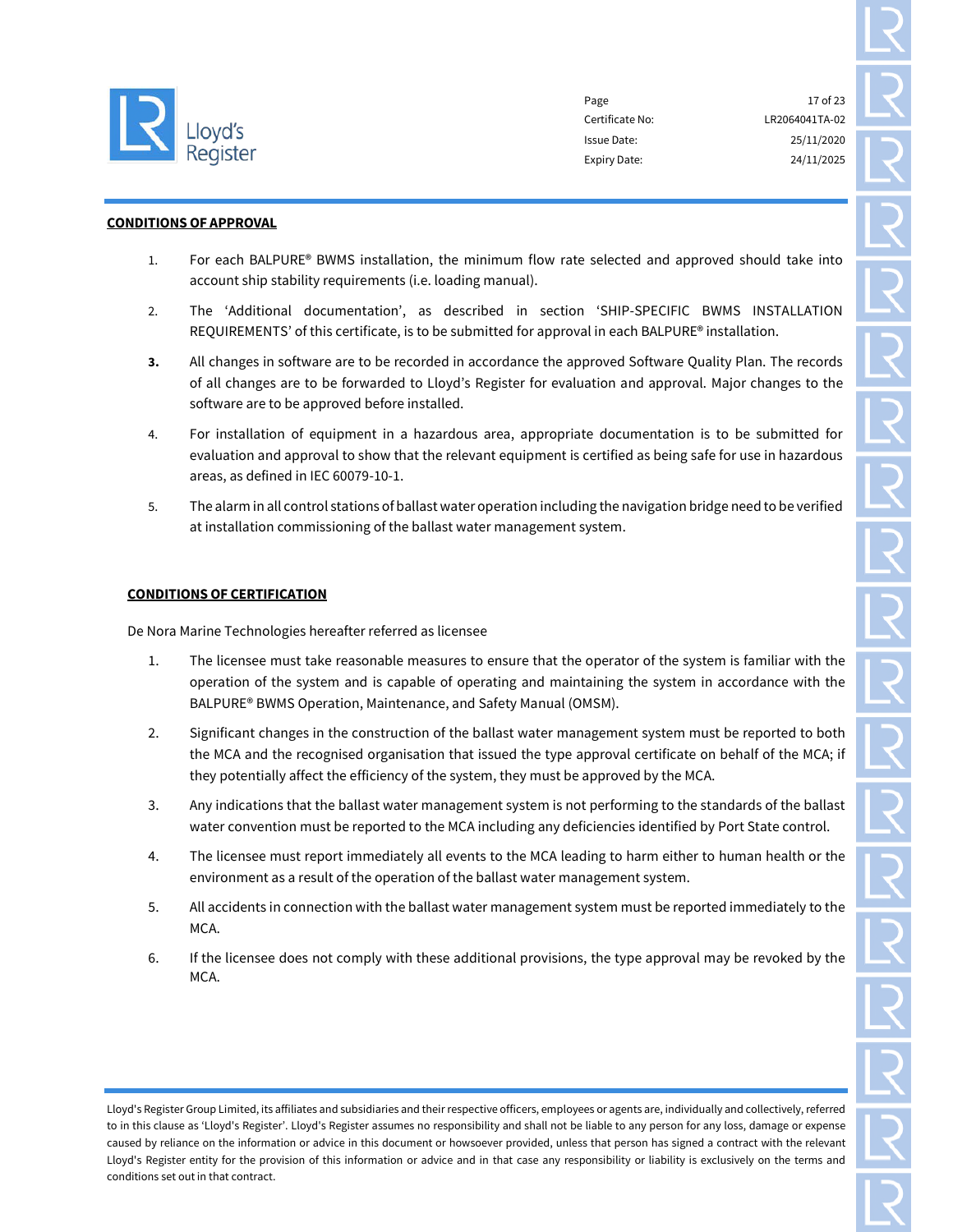

Page 18 of 23 Certificate No: LR2064041TA-02 Issue Date: 25/11/2020 Expiry Date: 24/11/2025

Sahan Abeysekara Principal Specialist to Lloyd's Register EMEA A member of the Lloyd's Register Group

P.A. Huntley - Hosculars

Peter Huntley-Hawkins Principal Specialist to Lloyd's Register EMEA A member of the Lloyd's Register Group

Ivan Lines

Ivan Lines Senior Specialist to Lloyd's Register EMEA A member of the Lloyd's Register Group



Stephen Machado Senior Specialist to Lloyd's Register EMEA A member of the Lloyd's Register Group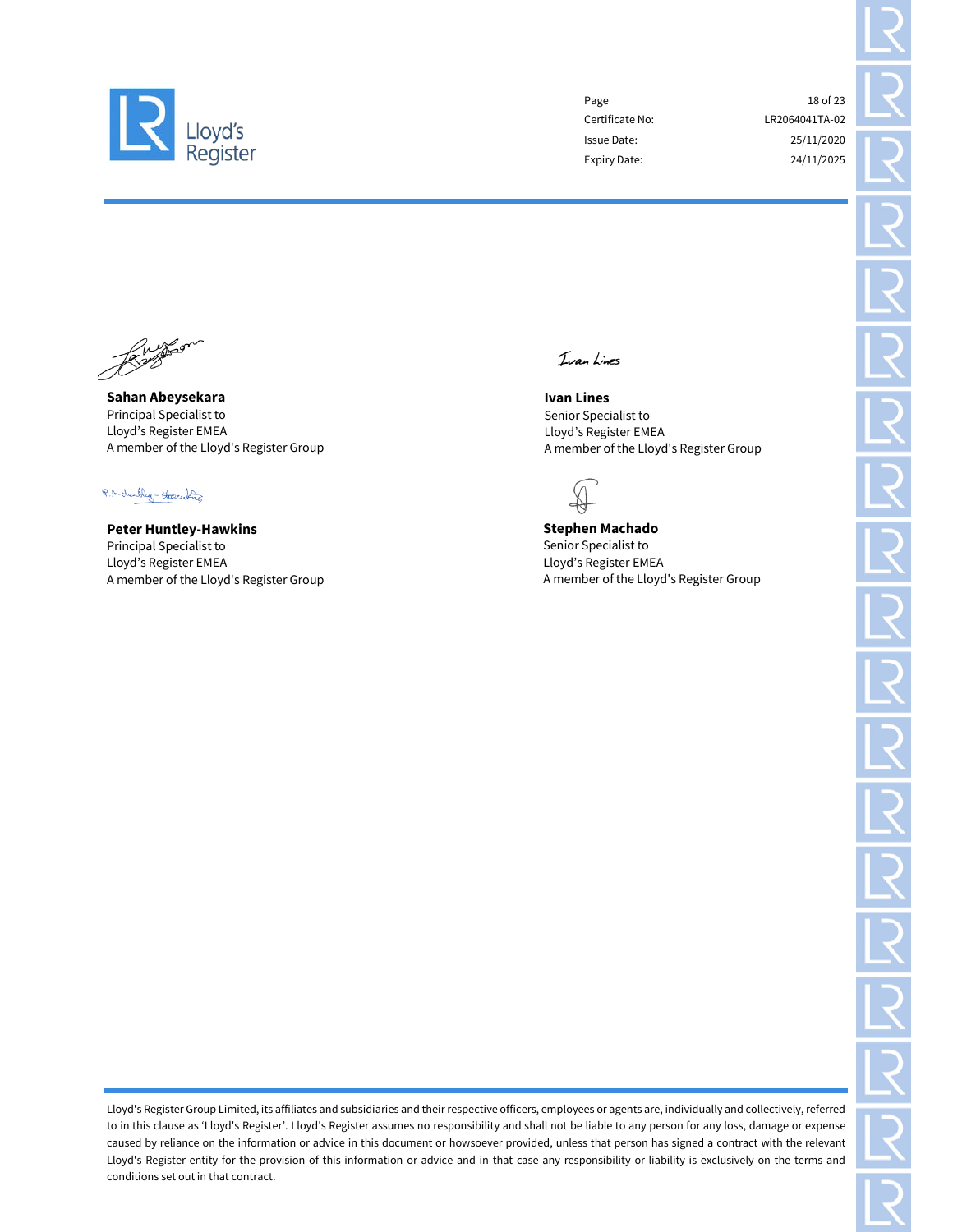

Page 19 of 23 Certificate No: LR2064041TA-02 Issue Date: 25/11/2020 Expiry Date: 24/11/2025

#### ANNEX 1 – SUMMARY OF TESTING

#### Summary of land-based testing for BALPURE® BP-8 at rated flow rate of 300  $m^3/h$ :

*Table 1 Inlet Test water conditions in Fresh, Brackish and Marine water Test Cycles*

| Test Cycle                             | Flow rate<br>[m <sup>3</sup> /h] | Holding Time<br>[hours] | Temperature<br>Challenge<br><b>Water</b><br>$[5\circ]$ | Water Salinity<br>Challenge<br>[PSU] | <b>Water DOC</b><br>Challenge<br>[mg/L] | <b>Water POC</b><br>Challenge<br>[mg/L] | <b>Water TSS</b><br>Challenge<br>[mg/L] | Consumption<br>$[Wh/m^3]$<br>Energy |
|----------------------------------------|----------------------------------|-------------------------|--------------------------------------------------------|--------------------------------------|-----------------------------------------|-----------------------------------------|-----------------------------------------|-------------------------------------|
| Primary Filter testing (7210-2017 v.8) |                                  |                         |                                                        |                                      |                                         |                                         |                                         |                                     |
| $\mathbf{1}$                           | 311                              | 25                      | 14.4                                                   | 31.9                                 | 6.6                                     | 7.6                                     | 52.2                                    |                                     |
| $\overline{2}$                         | 313                              | 24                      | 14.6                                                   | 32.0                                 | 6.7                                     | 7.4                                     | 51.4                                    |                                     |
| 3                                      | 302                              | 24                      | 11.4                                                   | 32.5                                 | 5.4                                     | 8.9                                     | 38.9                                    | 30.5                                |
| 4                                      | 287                              | 24                      | 11.6                                                   | 32.7                                 | 5.3                                     | 10.6                                    | 43.6                                    | 35.6                                |
| 5                                      | 304                              | 24                      | 11.7                                                   | 30.8                                 | 6.4                                     | 6.1                                     | 38.2                                    | 30.0                                |
| $\,$ 6 $\,$                            | 307                              | 23                      | 12.0                                                   | 30.3                                 | $6.2\,$                                 | 6.3                                     | 35.9                                    | 28.8                                |
| $\overline{7}$                         | 308                              | 26                      | 12.5                                                   | 29.2                                 | 6.1                                     | 6.7                                     | 34.8                                    | 36.9                                |
| $\, 8$                                 | 307                              | 25                      | 12.5                                                   | 29.5                                 | $6.1\,$                                 | 7.5                                     | 37.1                                    | 28.9                                |
| $\boldsymbol{9}$                       | 306                              | 24                      | 17.4                                                   | 0.4                                  | 8.6                                     | 9.4                                     | 58.0                                    | 38.7                                |
| 10                                     | 308                              | 24                      | 17.7                                                   | 0.4                                  | 8.6                                     | 9.3                                     | 63.5                                    | 36.1                                |
| 11                                     | 288                              | 26                      | 17.4                                                   | 0.0                                  | 6.6                                     | 9.7                                     | 72.3                                    | 34.9                                |
| 12                                     | 259                              | 26                      | 17.5                                                   | 0.0                                  | 6.4                                     | 10.5                                    | 74.8                                    | 42.4                                |
| 13                                     | 299                              | 26                      | 12.0                                                   | 0.2                                  | 6.4                                     | 7.2                                     | 53.0                                    | 33.7                                |
| 14                                     | 303                              | 25                      | 11.9                                                   | 0.2                                  | 6.5                                     | 7.4                                     | 55.3                                    | 21.7                                |
| 15                                     | 306                              | 24                      | 13.0                                                   | 29.3                                 | 5.7                                     | 6.7                                     | 37.3                                    | 18.9                                |
| 16                                     | 306                              | 24                      | 13.1                                                   | 19.0                                 | 6.3                                     | 6.4                                     | 48.3                                    | 31.6                                |
| 17                                     | 303                              | 23                      | 13.3                                                   | 19.1                                 | 7.5                                     | 6.7                                     | 49.6                                    |                                     |
| 18                                     | 307                              | 24                      | 14.4                                                   | 19.4                                 | 7.2                                     | 6.2                                     | 45.7                                    | 18.6                                |
|                                        |                                  |                         | Alternate Filter testing (7300-2018 v.2)               |                                      |                                         |                                         |                                         |                                     |
| $1\,$                                  | 283                              | 24.5                    | 5.1                                                    | 31.3                                 | 5.6                                     | 5.9                                     | 54.6                                    | >45.0                               |
| $\overline{2}$                         | 303                              | 24.0                    | 6.4                                                    | 31.1                                 | 6.6                                     | 6.2                                     | 56.9                                    | 24.2                                |
| 3                                      | 313                              | 23.5                    | 6.4                                                    | 31.1                                 | 9.3                                     | 6.1                                     | 59.4                                    | 35.9                                |
| $\overline{\mathbf{4}}$                | 307                              | 24.0                    | 8.4                                                    | 30.8                                 | 6.6                                     | 5.1                                     | 40.9                                    | 23.3                                |
| 5                                      | 311                              | 23.5                    | 7.9                                                    | 19.5                                 | 6.3                                     | 6.8                                     | 63.8                                    | >20.9                               |
| $\sqrt{6}$                             | 317                              | 24.5                    | 15.8                                                   | 0.2                                  | 7.7                                     | 7.3                                     | 71.3                                    | 36.3                                |
| $\bf 7$                                | 303                              | 24.0                    | 16.8                                                   | 0.2                                  | 8.3                                     | 7.8                                     | 64.7                                    | 27.5                                |
| $\, 8$                                 | 316                              | 42.5                    | 16.8                                                   | 0.2                                  | 11.6                                    | 9.7                                     | 79.0                                    | 41.9                                |
| 9                                      | 317                              | 24.5                    | 17.7                                                   | 0.6                                  | 8.3                                     | 8.2                                     | 75.0                                    | 23.9                                |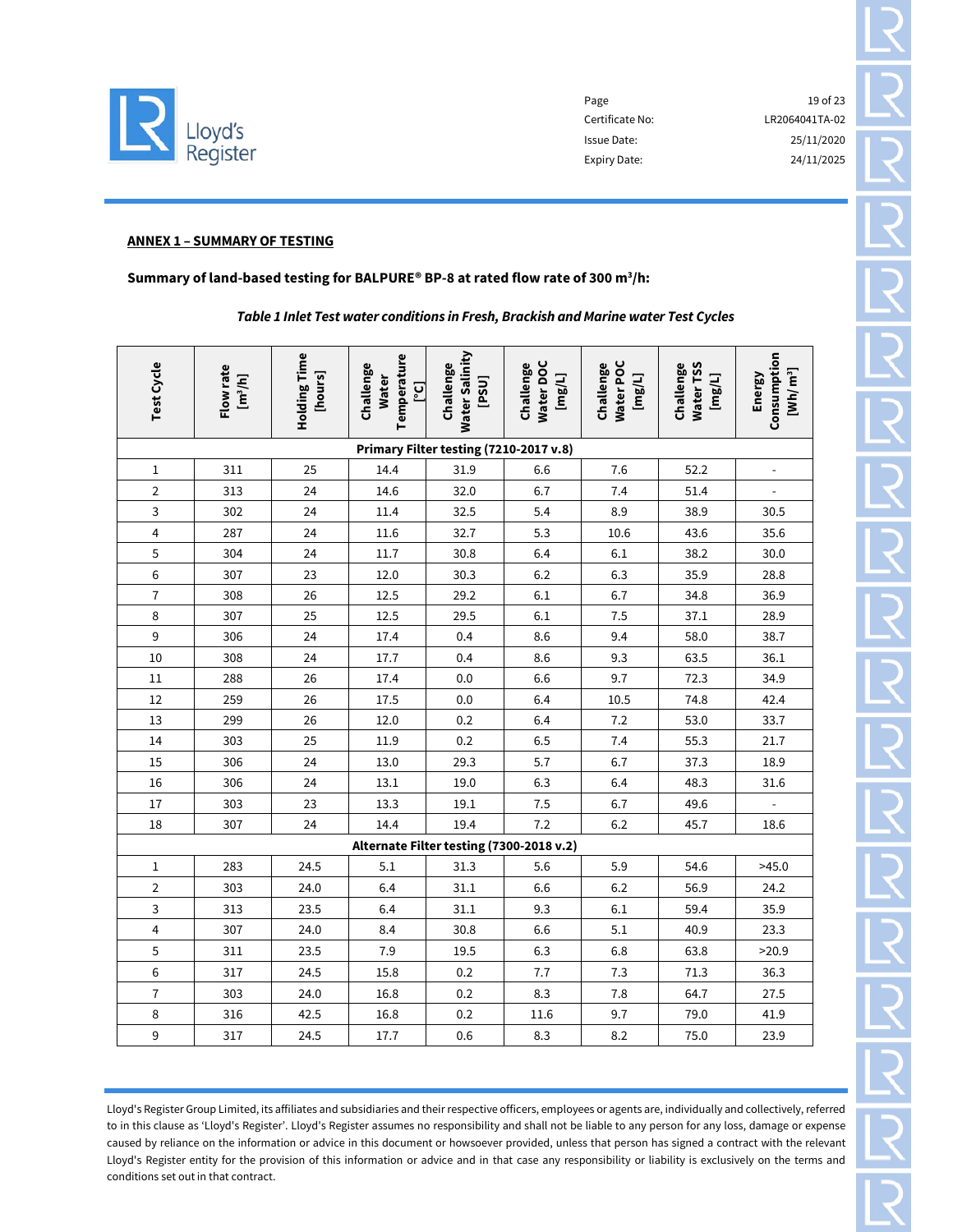

|                                       | Additional Testing (7495-2020) |                          |                          |             |      |     |      |      |  |  |  |  |
|---------------------------------------|--------------------------------|--------------------------|--------------------------|-------------|------|-----|------|------|--|--|--|--|
| 1                                     | 300                            | 24.0                     | 7.6                      | 19.2        | 7.2  | 5.0 | 60.0 | 19.0 |  |  |  |  |
| 2                                     | 296                            | 23.5                     | 7.6                      | 19.3        | 9.5  | 5.6 | 61.1 | 21.0 |  |  |  |  |
| 3                                     | 302                            | 25.5                     | 6.1                      | 19.3        | 7.8  | 5.1 | 60.2 | 20.0 |  |  |  |  |
| 4                                     | 301                            | 24.0                     | 6.0                      | 19.3        | 11.9 | 5.1 | 61.4 | 22.0 |  |  |  |  |
| <b>Requirements</b>                   |                                |                          |                          |             |      |     |      |      |  |  |  |  |
| Fresh and<br><b>Brackish</b><br>Water | $\overline{\phantom{a}}$       | $\overline{\phantom{a}}$ | $\overline{\phantom{a}}$ | $<$ 1/10-20 | >5   | >5  | >50  |      |  |  |  |  |
| Marine<br>Water                       | $\overline{\phantom{a}}$       | $\overline{\phantom{a}}$ | $\overline{\phantom{a}}$ | 28-36       | >1   | >1  | >1   |      |  |  |  |  |

*Table 2 Average numbers (three replicates) of live organisms in Inlet, Treated and Control discharge waters*

|                                        |                                                                | <b>Inlet to BWMS</b>            |                 | <b>Discharge</b>                                                                                     |           |                                |                              |                                             |                                  |                                        |
|----------------------------------------|----------------------------------------------------------------|---------------------------------|-----------------|------------------------------------------------------------------------------------------------------|-----------|--------------------------------|------------------------------|---------------------------------------------|----------------------------------|----------------------------------------|
| Test Cycle                             | Organisms > 50 µm<br>$\lbrack \text{org.}/\text{ m}^3 \rbrack$ | Organism 10 - 50 µm<br>[org/mL] | Organisms<10 µm | Heterotrophic bacteria [CFU/mL]<br>Organisms<br>$\left[\text{org.}/\text{m}^3\right]$<br>$-50 \mu m$ |           | Organism                       | $10 - 50 \mu m$<br>[org./mL] | Vibrio cholerae<br>[org./100mL]             | Escherichia coli<br>[org./100mL] | Intestinal enterococci<br>[org./100mL] |
|                                        |                                                                |                                 |                 | <b>Treated</b>                                                                                       | Control   | <b>Treated</b>                 | Control                      |                                             | <b>Treated</b>                   |                                        |
|                                        | Microscopy                                                     | <b>CMFDA/FDA</b><br>Microscopy  | <b>CFU</b>      | Microscopy                                                                                           |           | <b>CMFDA/FDA</b><br>Microscopy |                              | <b>Colony Forming Units</b><br>[CFU/100 mL] |                                  |                                        |
| Primary Filter testing (7210-2017 v.8) |                                                                |                                 |                 |                                                                                                      |           |                                |                              |                                             |                                  |                                        |
| 1 <sup>1</sup>                         | 164,429                                                        | 1,546                           | 420,000         | 155                                                                                                  | 130,367   | 40                             | 963                          | $\overline{a}$                              | < 10                             | < 10                                   |
| 2 <sup>1</sup>                         | 142,008                                                        | 1,917                           | 670,000         | 208                                                                                                  | 130,367   | 42                             | 963                          | $\qquad \qquad \blacksquare$                | < 10                             | < 10                                   |
| 3                                      | 3,095,967                                                      | 9,850                           | 500,000         | 0.9                                                                                                  | 1,708,954 | 2.7                            | 1,167                        | $<$ 1                                       | <10                              | < 10                                   |
| 4                                      | 4,584,142                                                      | 11,650                          | 700,000         | 1.3                                                                                                  | 1,708,954 | < 0.2                          | 1,167                        | $\leq 1$                                    | < 10                             | ~10                                    |
| 5                                      | 1,750,529                                                      | 6,883                           | 250,000         | 0.3                                                                                                  | 840,246   | 0.2                            | 2,158                        | $\leq 1$                                    | < 10                             | < 10                                   |
| 6                                      | 3,263,958                                                      | 7,183                           | 280,000         | 0.3                                                                                                  | 840,246   | <1                             | 2,158                        | $\leq$ 1                                    | < 10                             | < 10                                   |
| $\overline{7}$                         | 2,939,617                                                      | 3,878                           | 120,000         | 0.7                                                                                                  | 1,644,021 | < 0.2                          | 1,706                        | ${<}1$                                      | <10                              | ~10                                    |
| 8                                      | 3,826,000                                                      | 3,883                           | 150,000         | 0.8                                                                                                  | 1,644,021 | < 0.2                          | 1,706                        | $\leq$ 1                                    | < 10                             | < 10                                   |
| 9                                      | 123,133                                                        | 10,583                          | 73,000          | < 0.3                                                                                                | 117,338   | 0.5                            | 9,000                        | $\leq$ 1                                    | <1                               | $\leq$ 1                               |
| 10                                     | 132,296                                                        | 8,833                           | 68,000          | < 0.3                                                                                                | 117,338   | 0.7                            | 9,000                        | $\leq$ 1                                    | $\leq$ 1                         | <1                                     |
| 11                                     | 168,863                                                        | 14,867                          | 190,000         | $\overline{2}$                                                                                       | 107,613   | 3.2                            | 10,850                       | ${<}1$                                      | $\leq$ 1                         | $\leq$ 1                               |
| 12                                     | 185,817                                                        | 14,900                          | 250,000         | 3                                                                                                    | 107,613   | 1.7                            | 10,850                       | ${<}1$                                      | $<$ 1                            | <1                                     |
| 13                                     | 117,125                                                        | 11,292                          | 85,000          | 0.8                                                                                                  | 71,446    | 0.5                            | 10,033                       | $\leq$ 1                                    | <1                               | ${<}1$                                 |
| 14                                     | 120,342                                                        | 9,817                           | 78,000          | 0.7                                                                                                  | 71,446    | 1.2                            | 10,033                       | $\leq$ 1                                    | $<$ 1                            | <1                                     |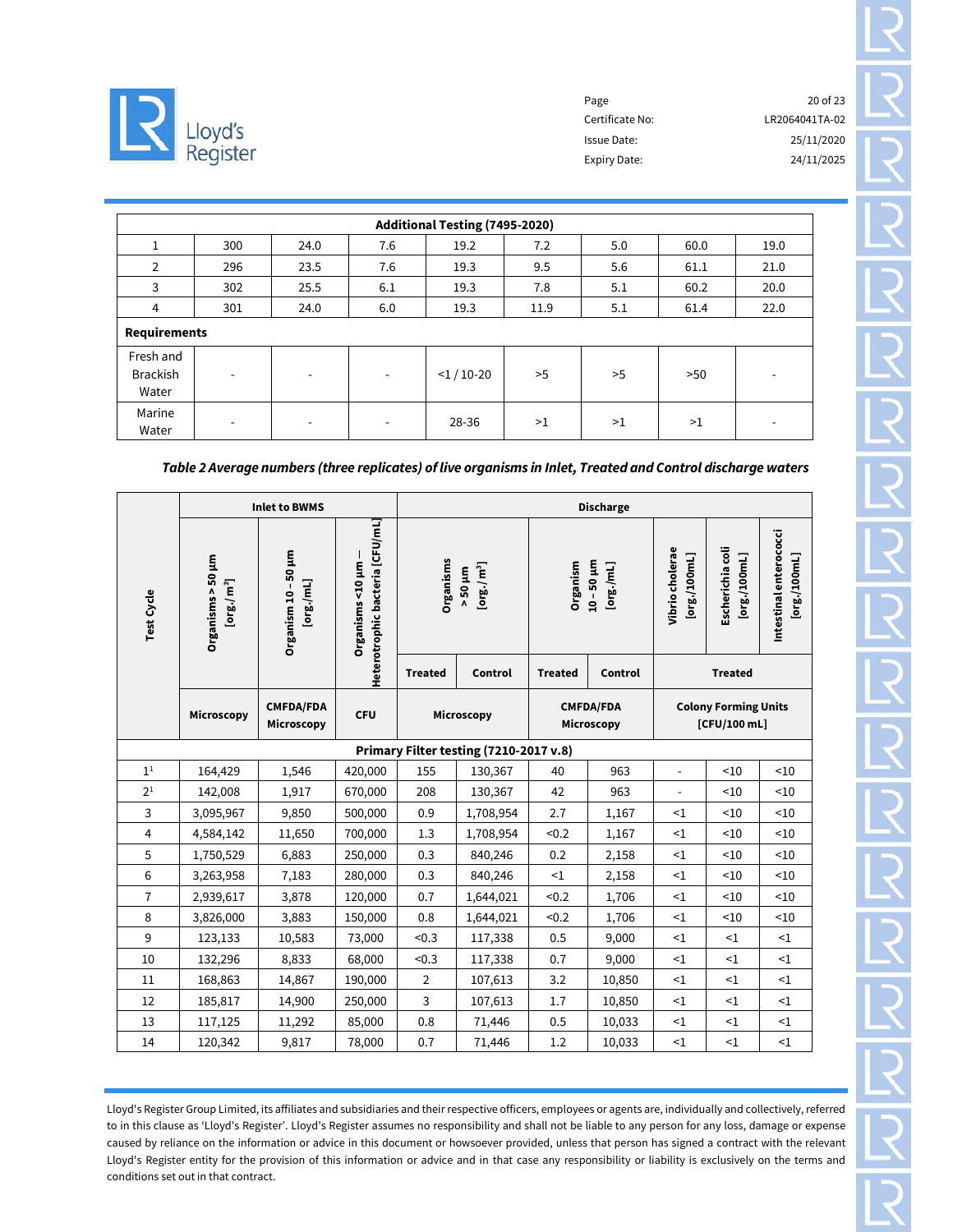

Page 21 of 23 Certificate No: LR2064041TA-02 Issue Date: 25/11/2020 Expiry Date: 24/11/2025

| 15                                                                                                | 114,175        | 2,175        | 91,000        | < 0.3          | 78,492                         | < 0.2    | 2,521      | <1       | < 10     | < 10     |  |
|---------------------------------------------------------------------------------------------------|----------------|--------------|---------------|----------------|--------------------------------|----------|------------|----------|----------|----------|--|
| 16                                                                                                | 291,483        | 3,713        | 350,000       | < 0.3          | 79,729                         | < 0.2    | 2,050      | $\leq$ 1 | < 10     | < 10     |  |
| 17                                                                                                | 297,058        | 3,525        | 370,000       | < 0.3          | 230,392                        | < 0.2    | 2,050      | $\leq$ 1 | < 10     | ~10      |  |
| 18                                                                                                | 407,138        | 3,978        | 380,000       | < 0.3          | 230,392                        | < 0.2    | 2,117      | $\leq$ 1 | < 10     | ~10      |  |
| Alternate Filter testing (7300-2018 v.2)                                                          |                |              |               |                |                                |          |            |          |          |          |  |
| 1<br>136,442<br>1,325<br>38,000<br>65,458<br>0.3<br>517<br>$\leq$ 1<br>$\leq$ 1<br>$\overline{a}$ |                |              |               |                |                                |          |            |          |          |          |  |
| 2                                                                                                 | 164,308        | 3,083        | 35,000        | <1             | 128,354                        | < 0.3    | 1,187      | $\leq$ 1 | $<$ 10   | < 10     |  |
| 3                                                                                                 | 173,442        | 2,900        | 30,000        | <1             | 128,354                        | < 0.3    | 1,187      | $\leq$ 1 | $<$ 10   | ~10      |  |
| 4                                                                                                 | 163,092        | 1,092        | 26,000        | <1             | 122,013                        | < 0.3    | 800        | $\leq 1$ | < 10     | < 10     |  |
| 5                                                                                                 | 253,183        | 1,533        | 40,000        | <1             | 219,454                        | < 0.3    | 681        | $\leq$ 1 | < 10     | ~10      |  |
| 6                                                                                                 | 122,375        | 16,883       | 23,000        | $\mathbf 0$    | 99,792                         | < 0.3    | 6,900      | $\leq$ 1 | $\leq$ 1 | $\leq$ 1 |  |
| $\overline{7}$                                                                                    | 255,542        | 11,083       | 13,000        | $\overline{7}$ | 130,500                        | 0.5      | 11,017     | <1       | <1       | $\leq$ 1 |  |
| 8                                                                                                 | 257,642        | 11,867       | 13,000        | $\overline{7}$ | 130,500                        | 0.8      | 10,633     | $\leq$ 1 | <1       | <1       |  |
| 9 <sup>2</sup>                                                                                    | 480,267        | 14,200       | 21,000        | 13.1           | 314,113                        | 0.3      | 11,183     | $\leq$ 1 | 12       | $\leq$ 1 |  |
|                                                                                                   |                |              |               |                | Additional Testing (7495-2020) |          |            |          |          |          |  |
| $\mathbf{1}$                                                                                      | 507,442        | 1,029        | 140,000       | $\leq 1$       | 389,029                        | <1       | 886        | <1       | < 10     | < 10     |  |
| $\overline{2}$                                                                                    | 618,504        | 1,046        | 99,000        | $\leq 1$       | 389,029                        | <1       | 886        | <1       | < 10     | ~10      |  |
| 3                                                                                                 | 181,908        | 1,861        | 310,000       | $\leq$ 1       | 191,944                        | $\leq$ 1 | 1,525      | $\leq$ 1 | < 10     | < 10     |  |
| $\overline{4}$                                                                                    | 162,675        | 1,856        | 640,000       | $\leq$ 1       | 191,944                        | <1       | 1,525      | $\leq$ 1 | < 10     | < 10     |  |
| <b>Requirements</b>                                                                               |                |              |               |                |                                |          |            |          |          |          |  |
|                                                                                                   | $\geq 100,000$ | $\geq 1,000$ | $\geq 10,000$ | < 10           | $\geq$ 100                     | < 10     | $\geq$ 100 | $\leq$ 1 | $250$    | < 100    |  |

1) Test cycle 1 and 2 for primary filter testing didn't meet the D-2 discharge standard due to a too low concentration of remaining oxidants in the test water after ballasting treatment. This prompted DNWT to change the TRO dosing algorithm to leave higher residual oxidant concentration to meet IMO D-2 standards.

2) Test cycle 9 of alternate filter testing failed to meet the D-2 standard due to a malfunction of the filter.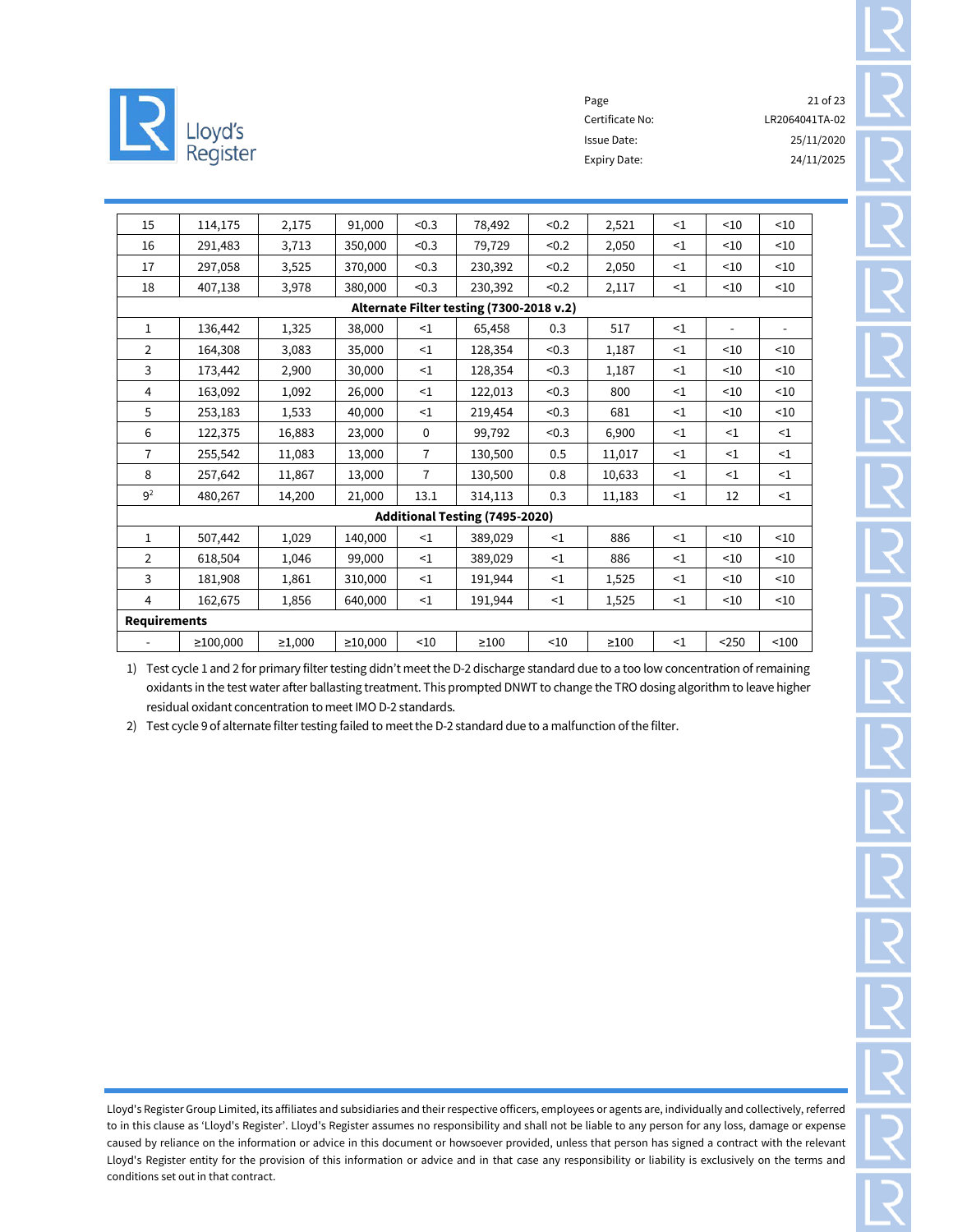

Certificate No: LR2064041TA-02 Issue Date: 25/11/2020 Expiry Date: 24/11/2025

Page 22 of 23

# Summary of shipboard testing for BALPURE® BP-36 at a rated flow rate of 3,000  $m^3/h$ :

# *Table 3 Inlet Test water conditions*

| <b>Test Cycle</b> | Flow rate<br>[m <sup>3</sup> /h] | Holding Time<br>[hours]  | <b>Uptake Ballast</b><br>Temperature<br><b>Water</b><br>[C] | <b>Uptake Ballast</b><br>Water Salinity<br>[PSU] | [mg/L]<br>DOC            | [mg/L]<br>POC            | [mg/L]<br>TSS            |
|-------------------|----------------------------------|--------------------------|-------------------------------------------------------------|--------------------------------------------------|--------------------------|--------------------------|--------------------------|
|                   |                                  |                          | Shipboard Testing (7230-2018 v.6)                           |                                                  |                          |                          |                          |
| $1\,$             | 2,721.3                          | 82                       | 15.4                                                        | 33.0                                             | 1.0                      | < 0.1                    | 4.0                      |
| $\overline{2}$    | 2,353.0                          | 30                       | 15.9                                                        | 5.0                                              | 2.4                      | 0.4                      | 33.5                     |
| $\mathbf{3}$      | 2,713.6                          | 58                       | 15.2                                                        | 33.1                                             | 1.6                      | 0.1                      | 25.9                     |
| $\overline{4}$    | 2,727.5                          | 42                       | 15.6                                                        | 17.7                                             | 2.0                      | 0.2                      | 27.6                     |
| $\sqrt{5}$        | 2,640.2                          | 49                       | 15.3                                                        | 26.0                                             | 1.4                      | 0.1                      | 16.8                     |
| 6                 | 2,256.7                          | 48                       | 14.2                                                        | 28.5                                             | 1.1                      | 0.2                      | 14.5                     |
| $\overline{7}$    | 2,411.2                          | 120                      | 18.1                                                        | 26.9                                             | 1.5                      | < 0.1                    | 17.6                     |
| 8                 | 2,562.0                          | $\overline{\phantom{a}}$ | $\overline{\phantom{a}}$                                    | $\overline{\phantom{a}}$                         | $\overline{\phantom{a}}$ | $\overline{\phantom{a}}$ | $\overline{\phantom{a}}$ |
| 9                 | 2,675.0                          | 192                      | 19.8                                                        | 29.5                                             | 1.6                      | < 0.1                    | 21.4                     |
| 10                | 2,639.8                          | 120                      | 13.0                                                        | 29.3                                             | 0.9                      | < 0.1                    | 20.1                     |
| 11                | 2,540.7                          | 192                      | 17.5                                                        | 29.3                                             | 1.4                      | < 0.1                    | 17.9                     |
| 12                | 2,543.2                          | 336                      | 16.5                                                        | 29.1                                             | 1.1                      | 0.2                      | 8.6                      |